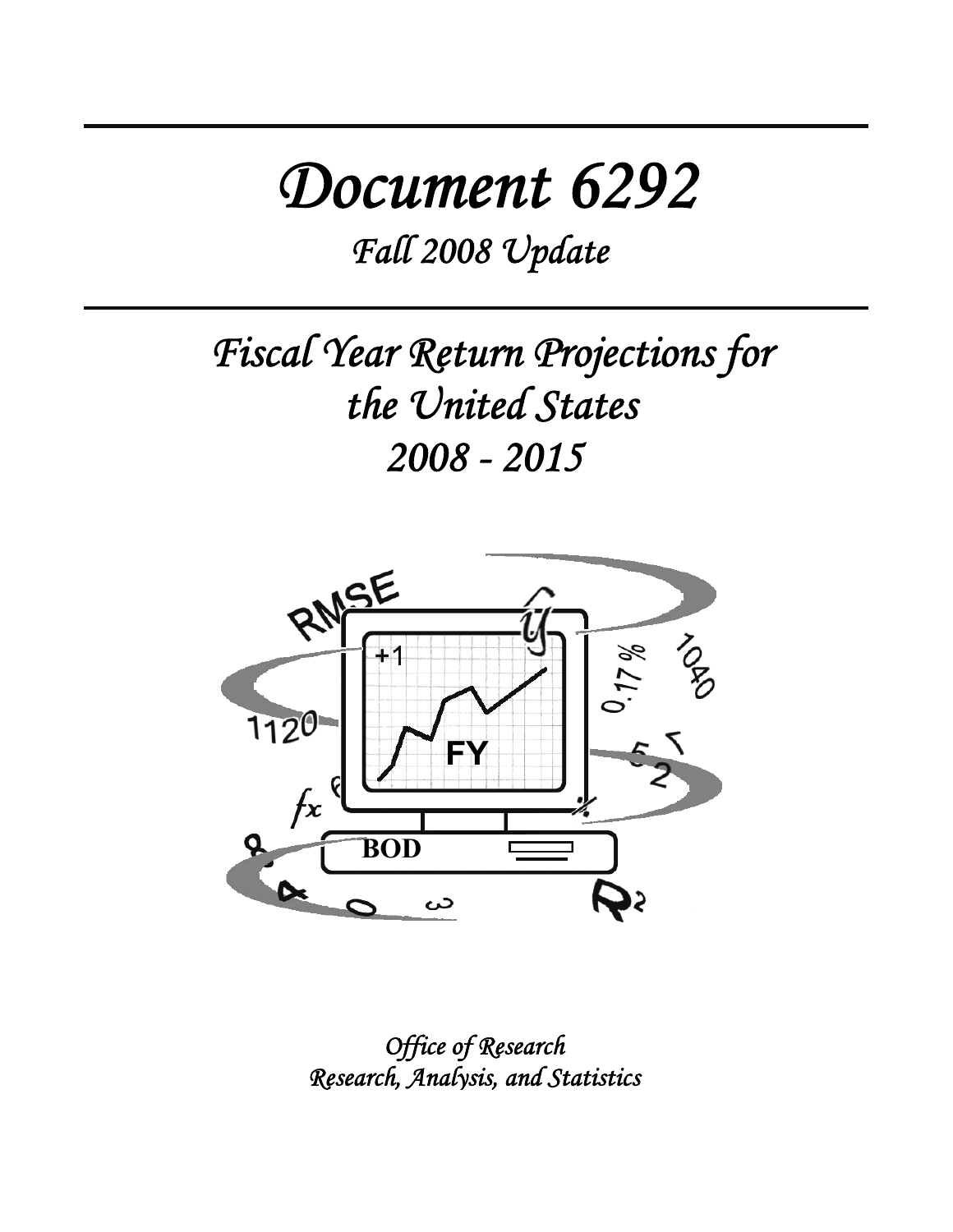**Document 6292 (revised 9-2008) is produced by the IRS Office of Research, within the Research, Analysis, and Statistics organization.** 

**Janice M. Hedemann**  Director, Office of Research

**John Guyton**  Chief, Forecasting and Service Analysis

**Andre Palmer**  Team Leader, Forecasting

**Questions or comments regarding these return forecasts or related matters can be directed to the corresponding staff member listed below.** 

| Corporation, Partnership, Fiduciary, Estate<br>and Gift, Information Returns                                           | <b>Taukir Hussain</b>                                           | (202) 874-0585                                     |
|------------------------------------------------------------------------------------------------------------------------|-----------------------------------------------------------------|----------------------------------------------------|
| Excise, Employment, Exempt Organization,<br>Political Organizations, Employee Plans,<br><b>Government Entity/Bonds</b> | <b>Jeff Matsuo</b>                                              | (202) 874-0601                                     |
| Individual (Income Tax, Estimated Tax,<br>Extensions and Amended)                                                      | <b>Andre Palmer</b><br><b>Michelle Chu</b><br><b>Leann Weyl</b> | (202) 874-0588<br>(202) 874-0593<br>(202) 874-0559 |
| <b>Other Comments or Questions</b>                                                                                     | <b>John Guyton</b><br><b>Andre Palmer</b>                       | (202) 874-0607<br>(202) 874-0588                   |

#### **Forecasts Available Electronically**

Forecasts from the most recent edition of this publication are also available on the IRS's web site. From the *www.irs.gov* website, select the "Tax Stats" link, then "Products and Publications", and then "Projections" (under the Publications heading). IRS employees can also access this projection product on the IRWeb intranet site by selecting the "Commissioner" link, followed by "Research, Analysis and Statistics", then "Publications", and then "Projections and Forecasting documents."

#### **Distribution**

If you are an IRS employee and would like to receive a printed copy of this document on a continuing basis, please contact your local IMDDS coordinator and obtain the appropriate protocol for inclusion on the distribution list. All non-IRS customers, and IRS customers uncertain of their local IMDDS coordinator, can contact the Chief, Forecasting and Service Analysis on (202) 874-0607.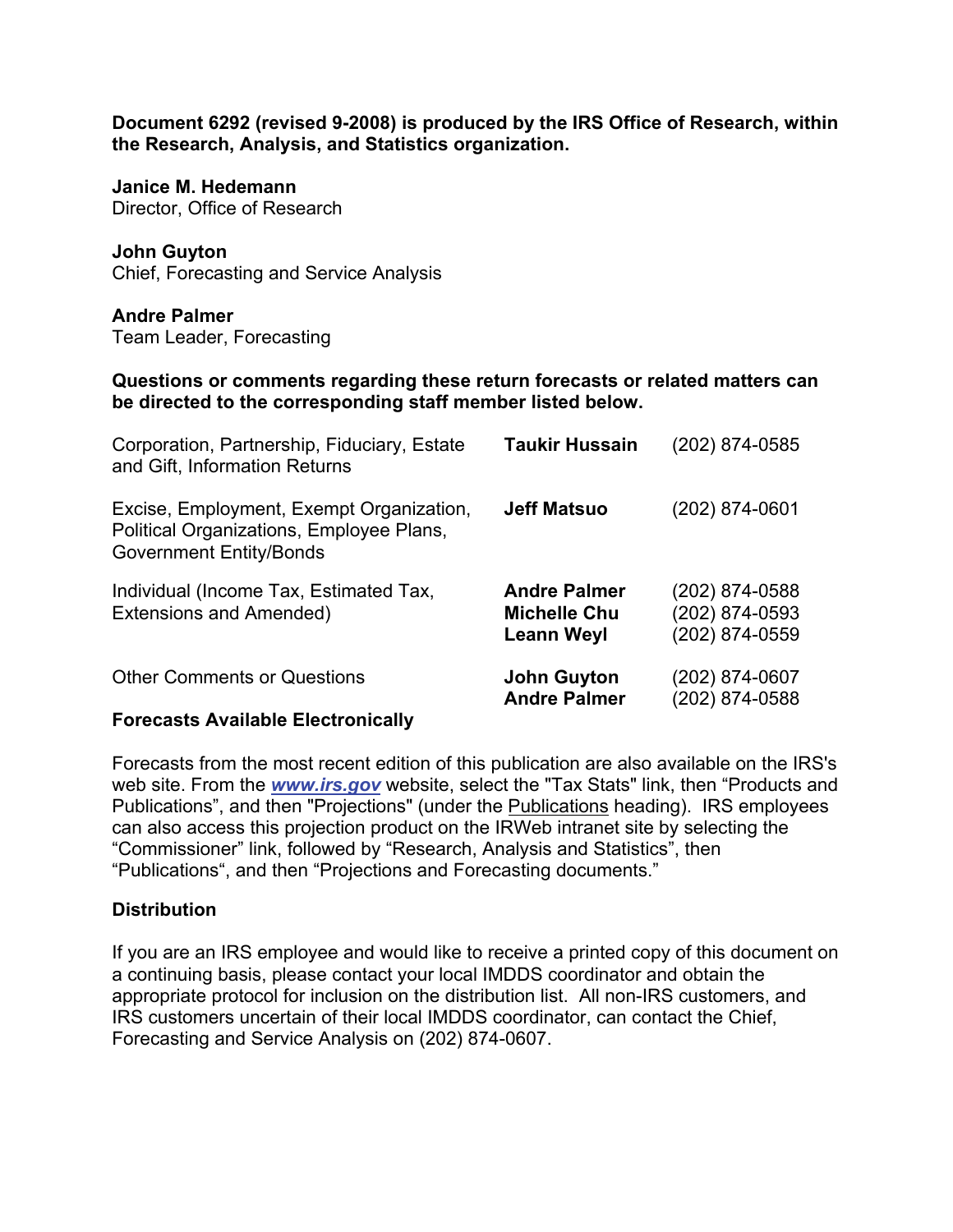## **Fiscal Year Return Projections for the United States**: **2008 – 2015**

Document 6292 Fall 2008 Update

Suggested Citation

Internal Revenue Service Research, Analysis and Statistics Office of Research Fiscal Year Return Projections for the United States: 2008 – 2015 Document 6292 (Rev. 9-2008) Washington, D.C. 20224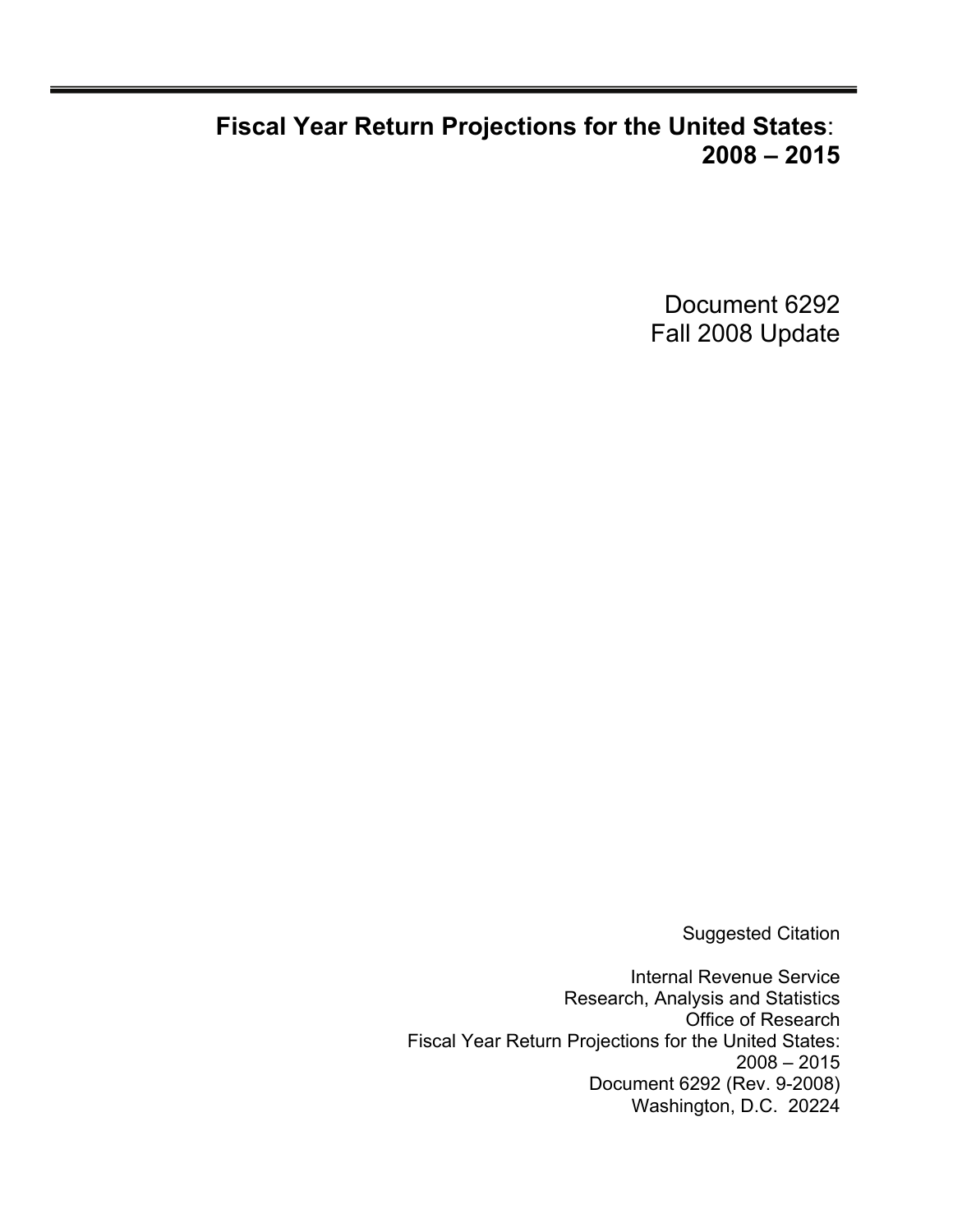### **Table of Contents** (Fall 2008)

|                                                           | 1                        |
|-----------------------------------------------------------|--------------------------|
|                                                           | $\mathbf{1}$             |
|                                                           | $\overline{2}$           |
|                                                           | 5                        |
|                                                           | 6                        |
| Table 1. Fiscal Year Projections of the Number of Returns | 8                        |
| Table 2. Selected Fiscal Year Return Filing Estimates by  | 10                       |
| Table 3. Accuracy Measures for U.S. Forecasts of Major    | 11                       |
|                                                           | 12                       |
|                                                           | <b>Inside Back Cover</b> |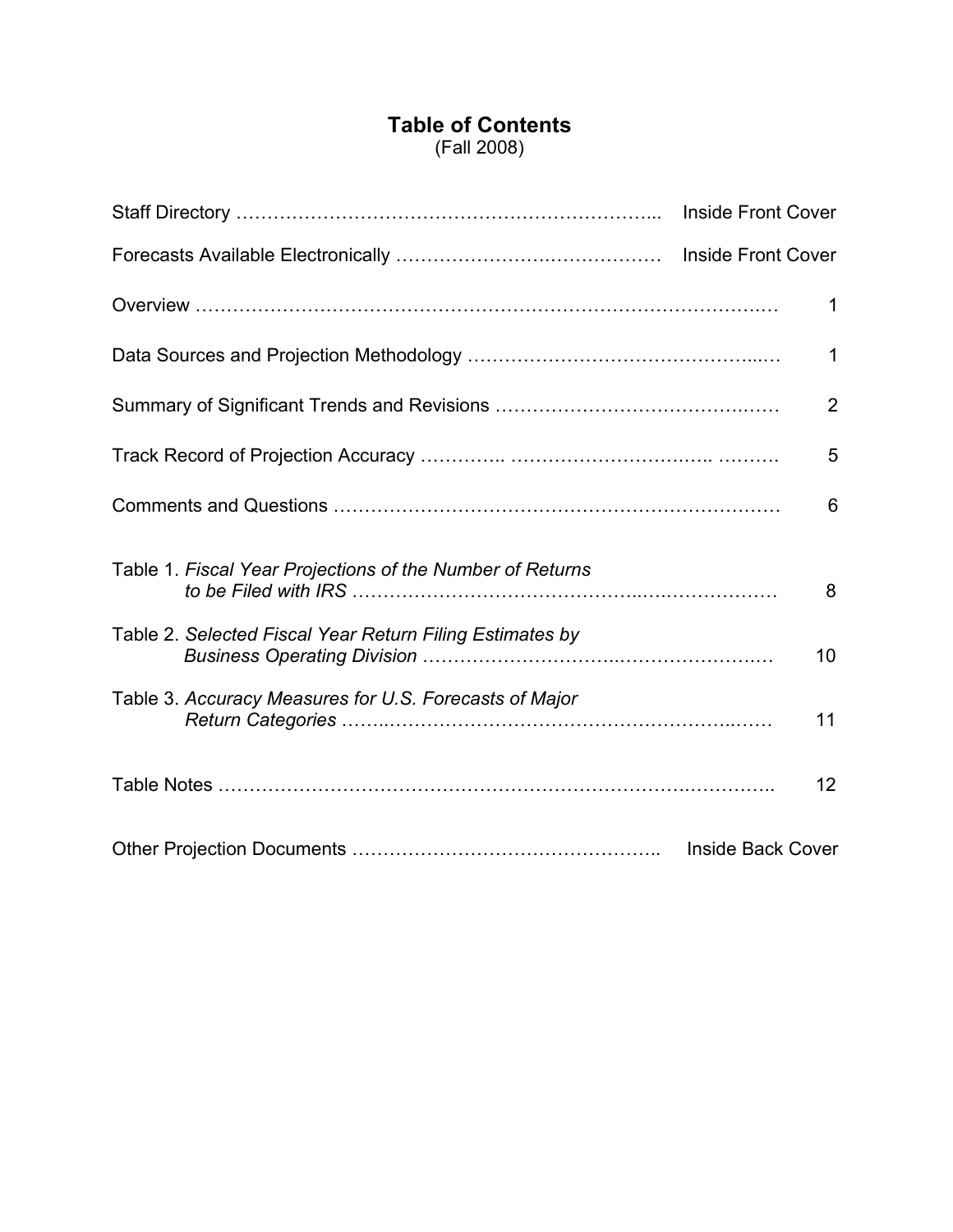#### **Overview**

The following fall 2008 edition of IRS Document 6292 provides the most recent revisions to the U.S. level projections of tax returns to be filed for fiscal years (FY) 2008 through 2015 by the major return categories, including selected detail by IRS business operating divisions. Office of Research staff, within the IRS Research, Analysis, and Statistics organization prepare these projections semi-annually in order to incorporate changes in filing patterns, economic and demographic trends, legislative requirements, and IRS administrative processes. These forecasts provide a basis for IRS workload estimates and resource requirements contained in IRS budget submissions and other resource planning and analysis. The projections in this document are based on the information available as of early September 2008, including enacted tax law changes and confirmed administrative plans. Legislative or administrative initiatives under consideration are generally not used to adjust the projections due to the uncertain nature of their eventual outcome. As a result, the projections of electronically filed (e-file) returns contained in this publication are not goals, per se, and should not be interpreted as precluding an alternate e-file future.

#### Data Sources and Projection Methodology

The reported actual values of returns filed in FY 2007 are based on returns processed and recorded on the IRS master files. These values are mostly obtained by the same master file reporting systems as those used in the Internal Revenue Service Data Book (Publication 55B) for that processing year. In cases where master file return counts were not available, tallies of actual filings were supplied by program staff in the IRS operating divisions, generally from data capture systems located in the IRS processing campuses.

Depending on the properties and characteristics of each filing category, the forecasting methods were selected to capture and extrapolate historical filing trends in Document 6292. In general, the projections are computed for the calendar year of filing and converted to the corresponding fiscal year based on the historical quarterly filing experience. These results are the outcome of application of statistical models such as regression models, time series techniques, growth rates and historical ratio methods. The projection method used depends on the form type, the availability of historical data, and applicability of relevant economic and demographic forecasts. Primary principles used throughout the document are time series extrapolation methods such as trended exponential smoothing approaches. However, some return forecasts are based on regression models incorporating key economic and demographic input variables provided by Global Insight, Inc. Customers interested in obtaining more detail on forecasting methodologies are welcome to contact the respective staff member listed on the inside front cover.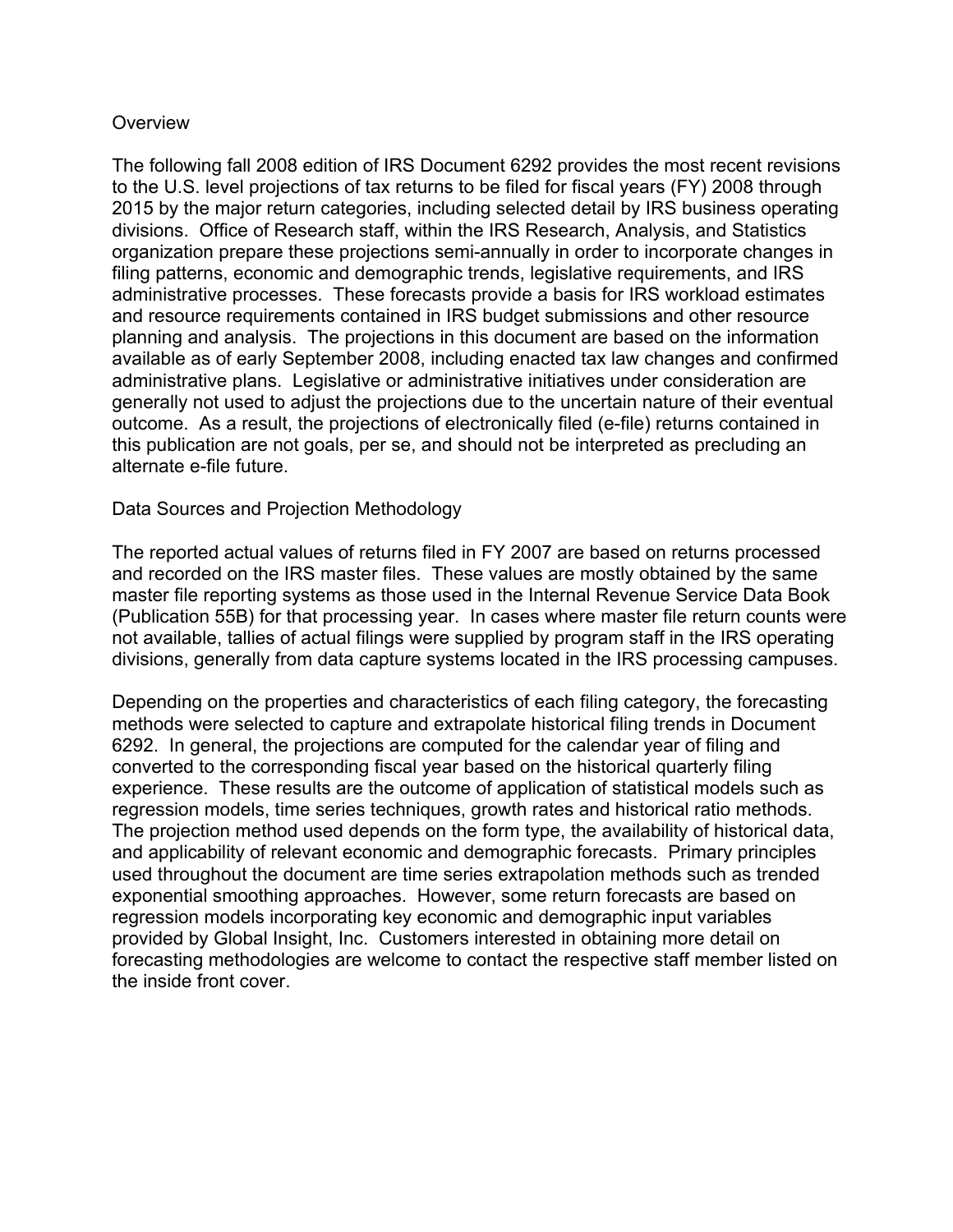Summary of Significant Trends and Revisions

A summary of the major trends and other significant factors embedded in the return forecasts for this edition of Document 6292 are noted below.

Telephone Excise Tax Refund (TETR)

The Treasury Department stopped collecting the federal excise tax for long-distance telephone service in 2006 and in 2007 issued refunds of excise taxes collected on longdistance service for the previous three years. The calendar year (CY) 2007 increased Form 1040 counts may be attributable to the telephone excise tax refund (TETR), because segments of the "TETR Only" (filing only to receive the TETR) population filed a traditional Form 1040 return instead of a simpler Form 1040EZ-T. Taxpayers who subsequently wish to claim the TETR credit may amend their return by filing a Form 1040-X. For the next three years starting in CY 2008, some taxpayers will use this late filing window to post a traditional 1040 or an EZ-T to receive the TETR credit. The effect of the TETR spillover is also applicable to Form 990-T (exempt organization business income tax returns) filers, due to their rollover effect from tax period in 2007 to processing year 2008 as a natural spillover. There may also be some additional TETR volumes because of the overlap of tax and processing years for certain Form 990-T filers.

The "Economic Stimulus Act of 2008"

Under the "Economic Stimulus Act of 2008" the IRS issued rebate checks in calendar year 2008. Eligible taxpayers triggered rebates by filing a TY 2007 Form 1040 income tax return.

U.S. level Forms 1040, 1040A, and 1040EZ, including electronically filed (e-file) return volumes, are forecasted to increase 14.4 million above its baseline to roughly 152.7 million returns due to the stimulus impact. The impact by form type is estimated to be 2.1 million, 11.5 million and .7 million for Forms 1040, 1040A, and 1040EZ, respectively. The projection for CY 2009 contains minor adjustments for residual spillover effects of the Stimulus package. Due to the delays caused by the late passage of the alternative minimum tax patch and the Tax Technical Corrections Act of 2007, there was an impact of early season electronic filing by taxpayers affected by these provisions.

#### Form 1040-SS(PR)

Form 1040-SS(PR) is being accepted electronically for refund-only claims for the Additional Child Tax Credit (ACTC) from residents of Puerto Rico as of 2008, tax year 2007. There is a significant increase of return counts for this form this year and that is attributable to a conversion of those filers who were previously electronically filing a Form 1040 with a Form 8812 to now filing a 1040-SS(PR).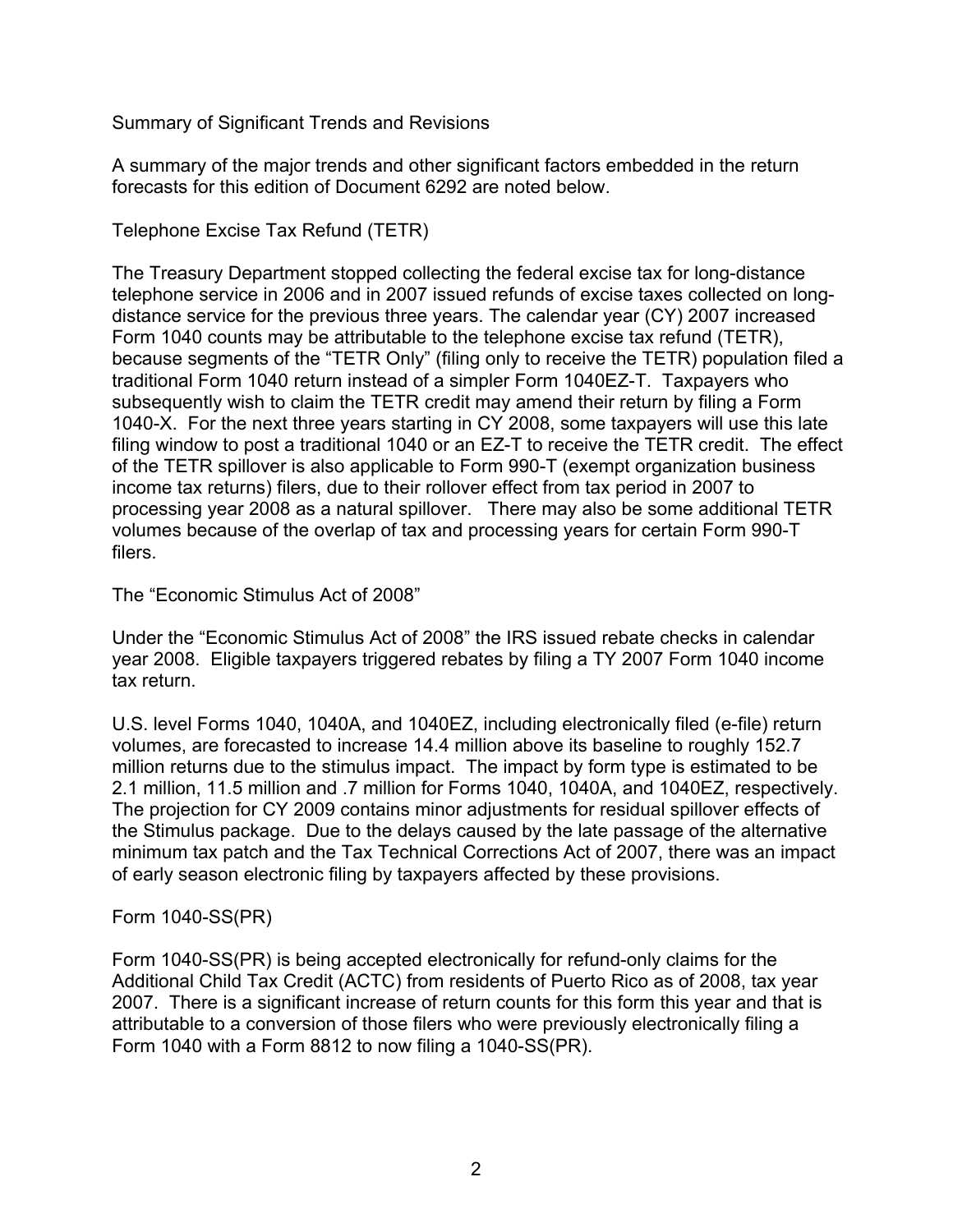#### E-file Mandates

In January 2005, the IRS released temporary regulations which imposed e-file mandates for some large corporations and tax exempt organizations whose assets exceed certain thresholds. However, these e-file mandates only applied to those corporation and tax exempt entities that filed at least 250 other returns with the IRS during a calendar year. This condition includes other tax returns such as Forms 941, as well as information returns such as Forms W-2, 1099-DIV and Schedules K-1. The E-file mandates required corporations with total assets of at least \$50 million to E-file their Forms 1120 and 1120S returns beginning in January, 2006. This e-file requirement was expanded to corporations with at least \$10 million in assets effective at the beginning of 2007. Similarly, tax exempt organizations with \$100 million or more in assets in tax year 2005 were required to file their Form 990 electronically, with this threshold lowered to \$10 million beginning in 2007. Also impacted in 2007 are private foundations and charitable trusts which will be required to file their Form 990-PF electronically, regardless of their asset size. Corresponding adjustments have been made to the e-file forecasts for Forms 1120, 1120S, 990 and 990PF in this edition of Document 6292 to account for the impact of these mandates.

#### Excise E-file Estimates

The American Jobs Creation Act of 2004 includes a mandate requiring Form 2290 (Heavy Highway Vehicle Use Tax Return) filers reporting 25 or more trucks to e-file beginning in July 2005. Although the implementation date for the e-file system was initially delayed, the IRS is scheduled to provide e-filing capabilities starting in August 2007. Once the system is in place, Forms 2290, as well as Forms 720 (Quarterly Federal Excise Tax Return), can be electronically filed. This edition of Document 6292 includes forecasts of excise returns based on the latest confirmed implementation date.

#### Changes in Estate Tax

The estate tax and generation-skipping transfer (GST) taxes are scheduled to be repealed on January 1, 2010, under Title V of the Economic Growth and Tax Relief Reconciliation Act of 2001 (EGTRRA). However, the estate tax repeal, and all other provisions of EGTRRA, are scheduled to sunset on December 31, 2010. If the sunset provision is not repealed in 2011, estate tax law would return to the law in place prior to the enactment of EGTRRA on June 7, 2001. Accordingly, the estate tax exclusion amount would have risen to \$1 million under the prior law. The estimates developed in this document reflect the provisions of EGTRRA.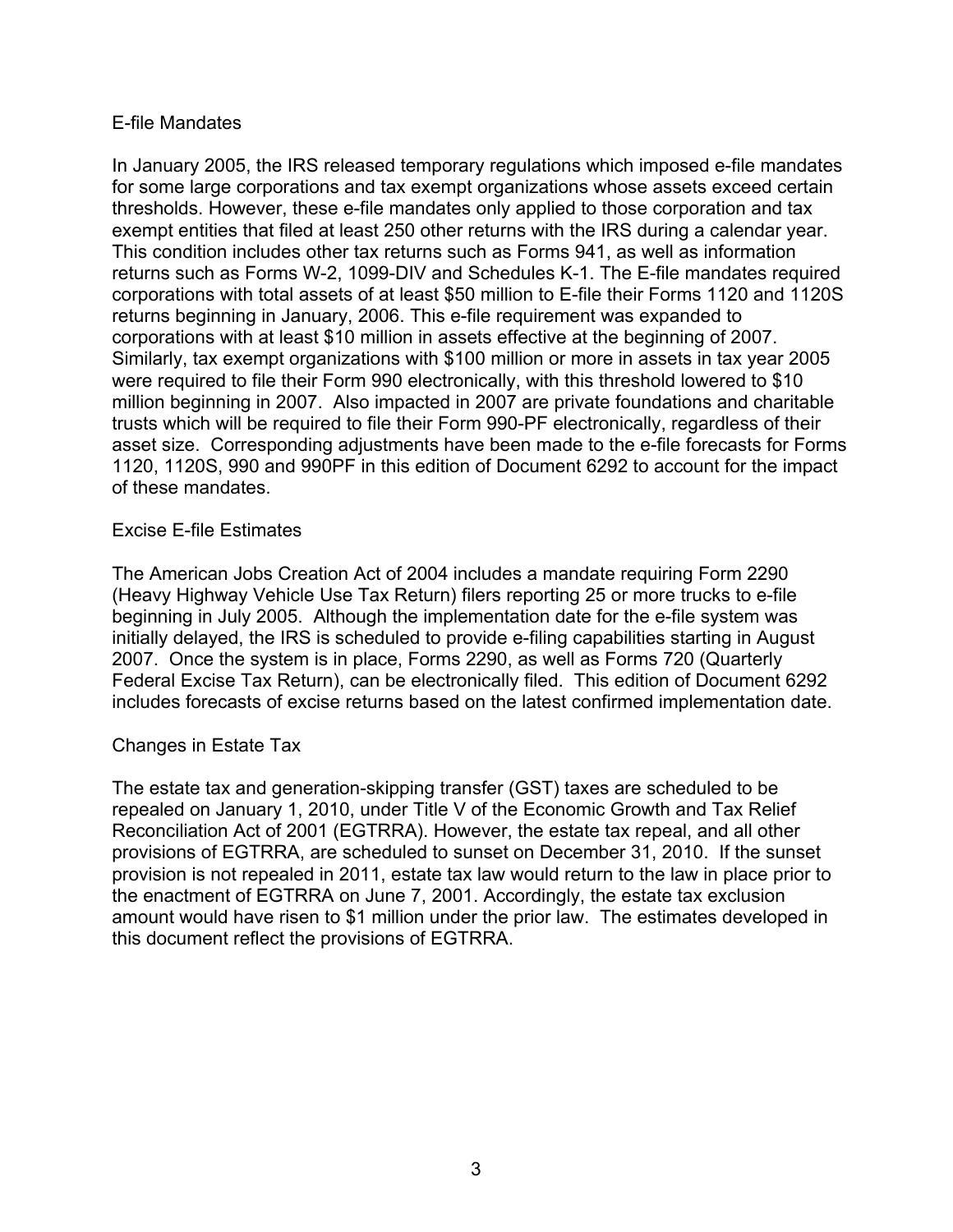#### New Form 944

In an effort to reduce taxpayer burden on small businesses, IRS offers Form 944 (Employer's Annual Federal Tax Return), which is an annualized version of Form 941 (Employer's Quarterly Federal Tax Return). Form 944 is available to business filers with annual employment tax liability of \$1,000 or less. Instead of filing quarterly Forms 941, eligible taxpayers are required to file Form 944 once a year. Consequently, as qualified taxpayers switch to filing Form 944, return volumes of Form 941 will drop. Around 313,000 Form 944 returns were filed in its first year. As a result, this edition of Document 6292 includes forecasts of the new Form 944, as well as the associated downward impact on Form 941 return volumes for both e-file and paper components.

#### Employee Plans Returns

The Form 5500 series are multi-agency Information Return filed to satisfy reporting requirements to Internal Revenue Service, Department of Labor (DOL), and Pension Benefit Guaranty Corporation. The Form 5500 series has been processed by the Department of Labor since calendar year 2000. However, the DOL is creating a system to support the electronic filing mandate for Form 5500 returns satisfying the reporting requirements under Title I of ERISA. Since some of the IRS data needed falls outside the scope of Title I, the IRS will regain responsibility for processing portions of the Form 5500 data in the future. In support of IRS Tax Exempt/Government Entities (TE/GE) Division's resource planning needs, this update of Document 6292 includes projected total Forms 5500 and 5500EZ volumes (Table 2, Selected Fiscal Year Return Filing Estimates by Business Operating Division). Additional EP returns projections will be included in future documents.

The 2007 actual EP volume reflects a count of all returns posted to the Employee Plan Master File, including welfare benefit plan returns. However, the projected EP returns are based on historical data from the 208-18-10 Report and exclude welfare benefit plans. This provides a more accurate count of the number of Forms 5500 and 5500EZ.

#### New Form 5500-SF

As a part of the revisions to Form 5500 series, Form 5500-SF, Short Form Annual Return/ Report of Employee Benefit Plan was introduced to certain small pension and welfare benefit plans. Form 5500-SF is generally available to plans that 1) have fewer than 100 participants, 2) are eligible for the small plan audit waiver, 3) hold no employer securities, 4) have 100% of assets in investments that have a readily determinable fair market value, and 5) are not multiemployer plans. Most Form 5500-SF filers will not be required to file any schedules. The Form 5500-SF must be filed electronically from plan year 2009.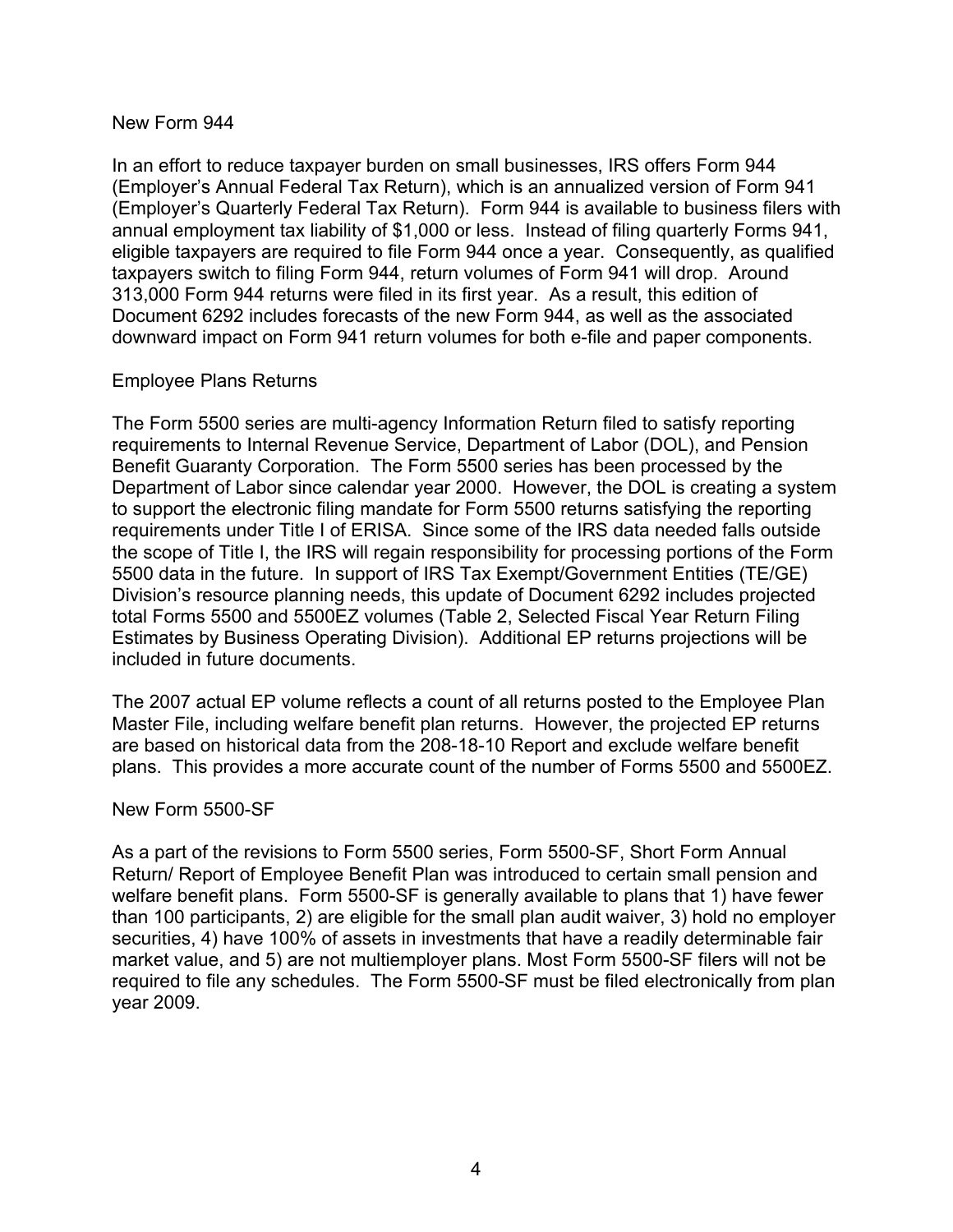#### Fiduciary (Form 1041) Returns

In January 2006, IRS released final regulations modifying the reporting requirements for Widely Held Fixed Investment Trusts (WHFITs). The regulation changes reporting requirements for Form 1041 filers, specifically, for non-mortgage widely held fixed investment trusts. In effect, a significant number of previous fiduciary Form 1041 filers will instead file an Information Reporting document (Forms 1099). The impact of this regulation on e-filed 1041 returns is apparent starting this year, CY 2008.

#### New Form 990-N

Beginning in CY 2008, the Pension Protection Act of 2006 requires IRS to enforce small organizations with gross receipts of less than \$25,000 to file a new form 990-N, also known as the e-Postcard on an annual basis. If those organizations fail to file F990-N for three consecutive years, their tax-exempt status will be revoked. Form 990-N is only available in e-file format. The spring 2007 edition of Document 6292 reflects projections for the new form 990-N, listed below the exempt organization forms.

#### Changes in Form 990 series

The IRS has revised the requirement to file Form 990 series starting from tax year 2008 over a three-year period. The filers will be allowed to file the Form 990-EZ in lieu of the Form 990. For the 2008 tax year (returns filed in 2009), organizations with gross receipts less than \$1.0 million and total assets less than \$2.5 million may file the Form 990-EZ. For the 2009 tax year (returns filed in 2010), organizations with gross receipts less than \$500,000 and total assets less than \$1.25 million may file the Form 990-EZ. The Form 990-EZ filing thresholds will be adjusted permanently to gross receipts less than \$200,000 and total assets less than \$500,000 beginning with 2010 tax years.

#### Trend in Grand Total Return Filings

As presented in Table 1, grand total return filings are expected to reach 250.8 million in fiscal year 2008 – a growth of 6.2 percent over FY 2007 and 240 million in fiscal year 2009 due to Economic Stimulus Act of 2008. After FY 2009, grand total return filings are projected to grow at a more typical average annual rate of 1.2 percent, reaching 257 million by FY 2015. Within the steady increase in the grand total projection is a rather dramatic increase among selected e-file return volumes.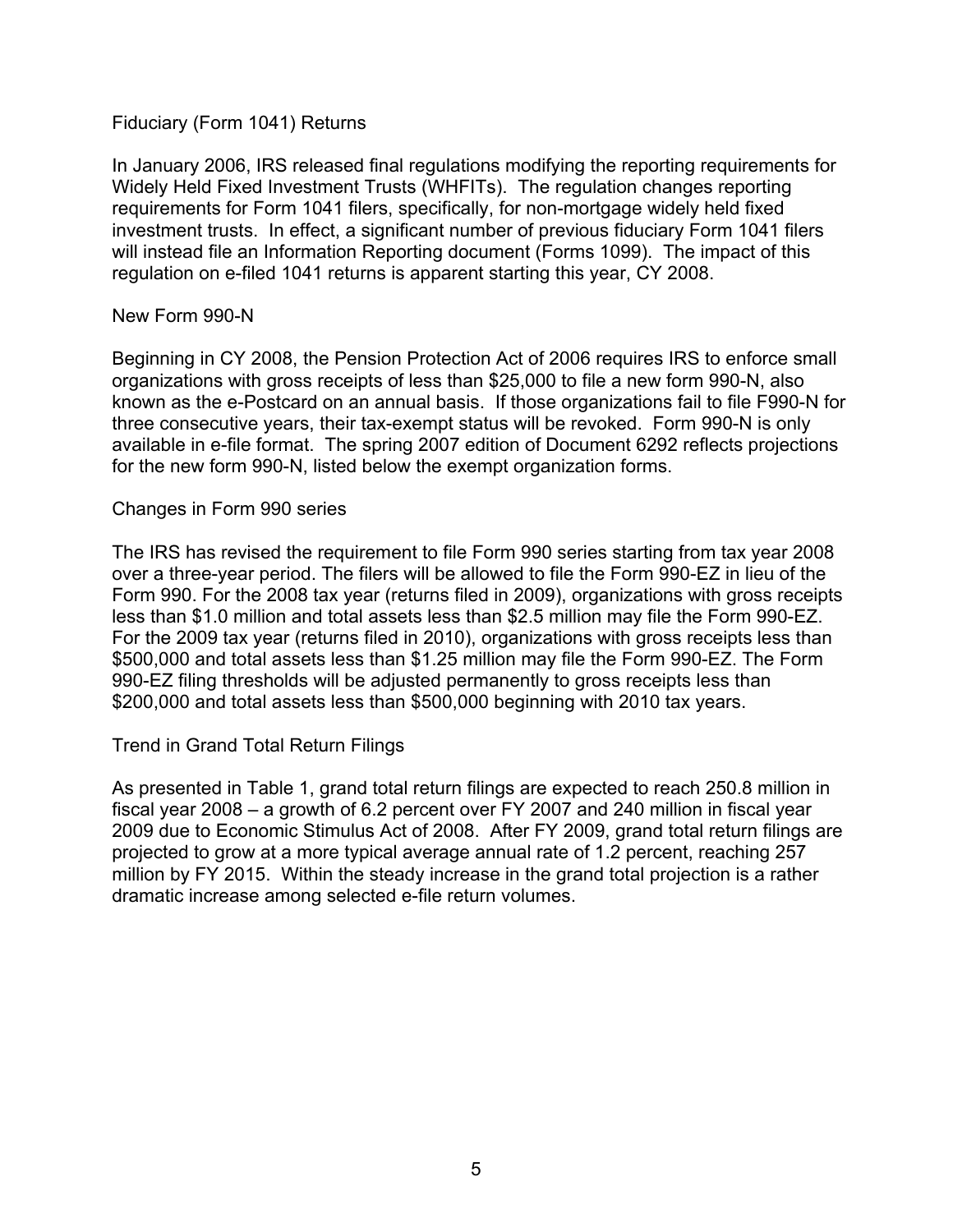#### Detail by Business Operating Division

Table 2 presents estimates of selected return filings by IRS "Business Operating Divisions" (BODs). The selected returns include total individual income tax returns, corporation income tax returns, partnership returns, employment returns, excise returns, and exempt organization returns. As applicable, these volumes are broken out by their operating division components: "Wage and Investment" (W&I), "Small Business/Self Employed" (SB/SE), "Large and Mid-Sized Business" (LMSB) and "Tax Exempt/Government Entities" (TE/GE). Also included are the projected total filings of employee plans (EP) returns currently processed by the Department of Labor, which comprise major return filings by taxpayers served by the TE/GE operating division.

#### Track Record of Projection Accuracy

In an effort to measure the quality of our products and services, this section, along with Table 3, provides a brief analysis of the accuracy of prior projections. Using four years of actual data from 2004 through 2007, Table 3 presents the accuracy of our national level projections by major return categories. This analysis covers only the major return categories projected on a calendar year basis and serves as a general measure for gauging the overall reliability of our U.S. level return projections. The return categories considered in Table 3 consist of the following: Grand Total, Total Primary Returns, Individual (income tax) Total, Individual Estimated Tax, Fiduciary, Partnership, Corporation, Employment, Exempt Organization, and Excise. When there was sufficient data on prior forecasts, we also included selected breakouts of "paper" volumes versus "e-file/magnetic tape" filings.

The table presents two measures of projection accuracy; the mean absolute percent error (MAPE), and the number of over-projections. We also include the latest actual filing volumes for 2007 to provide perspective on the volume of returns being projected. The MAPE is computed as the average percent projection error regardless of whether they were over- or under- projections over the four most recently applicable projection cycles. The associated number of over-projections can show whether we consistently over- or under- project. A value of two indicates balanced forecasts over the four cycles. The table groups these two measures by time horizon. The time horizon is determined by when the forecast was made and for what future year. For example, a forecast for 2003 made in 2000 would be part of the "3-years-ahead" time horizon. The table presents time horizons from one to five years ahead and factors in the most current four observations. As an example, for the "3-years-ahead" information, we use the forecasts made in 2001 for 2004, those made in 2002 for 2005, those made in 2003 for 2006, and those made in 2004 for 2007.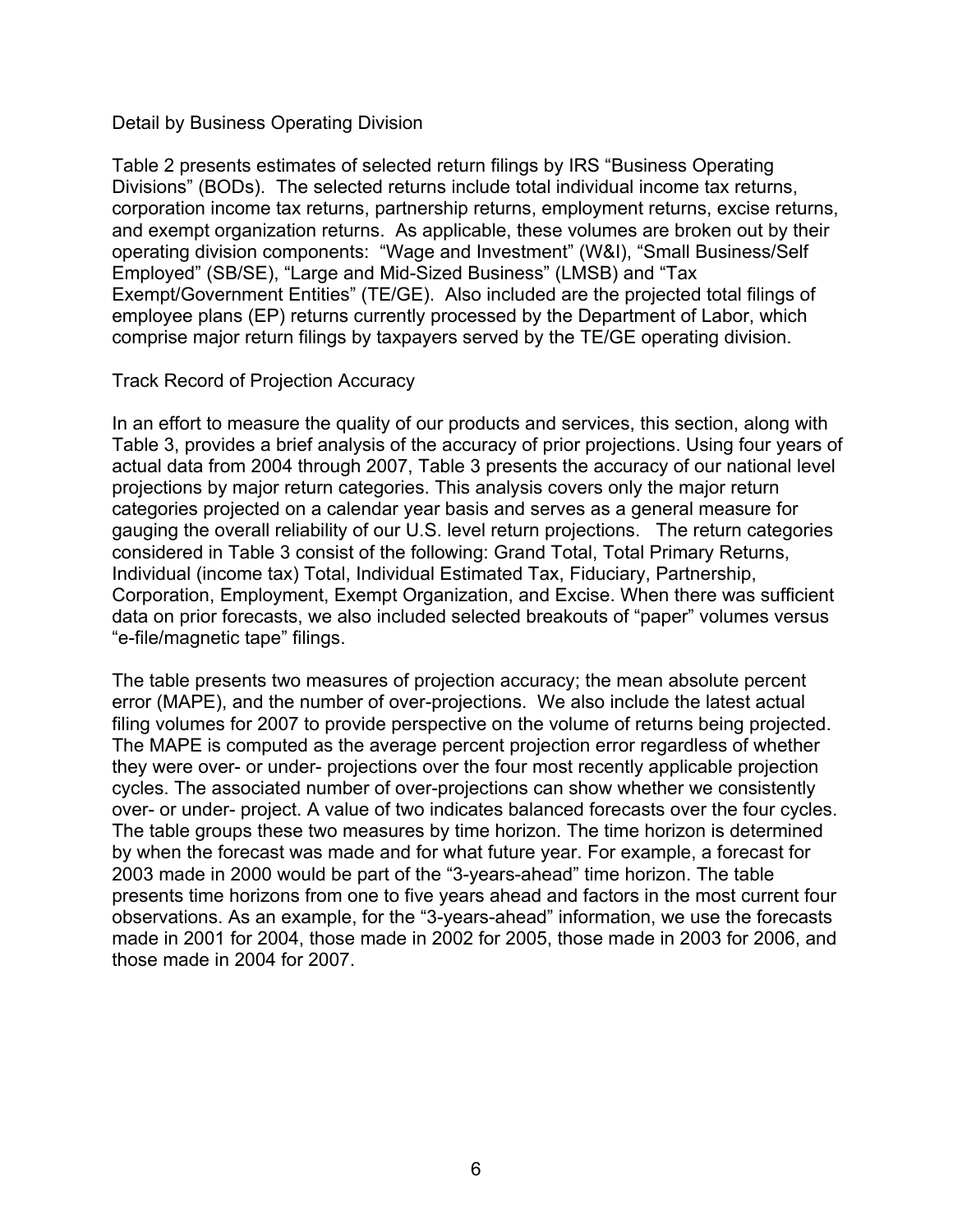**Comments and Questions** 

We thank our customers for their support as we continually seek to improve our products and service wherever possible. We welcome customer feedback at any time. Comments and suggestions regarding this document can be directed to John Guyton, Chief, Forecasting and Service Analysis Group at (202) 874-0607. Questions concerning methodologies and specific tax returns listed in this document may also be directed to the projections staff listed on the inside front cover. This and other projections documents are also available electronically, as noted on the inside front cover.

Janeir M. Hedemann<br>Janice M. Hedemann<br>Director, Office of Research

 $\epsilon$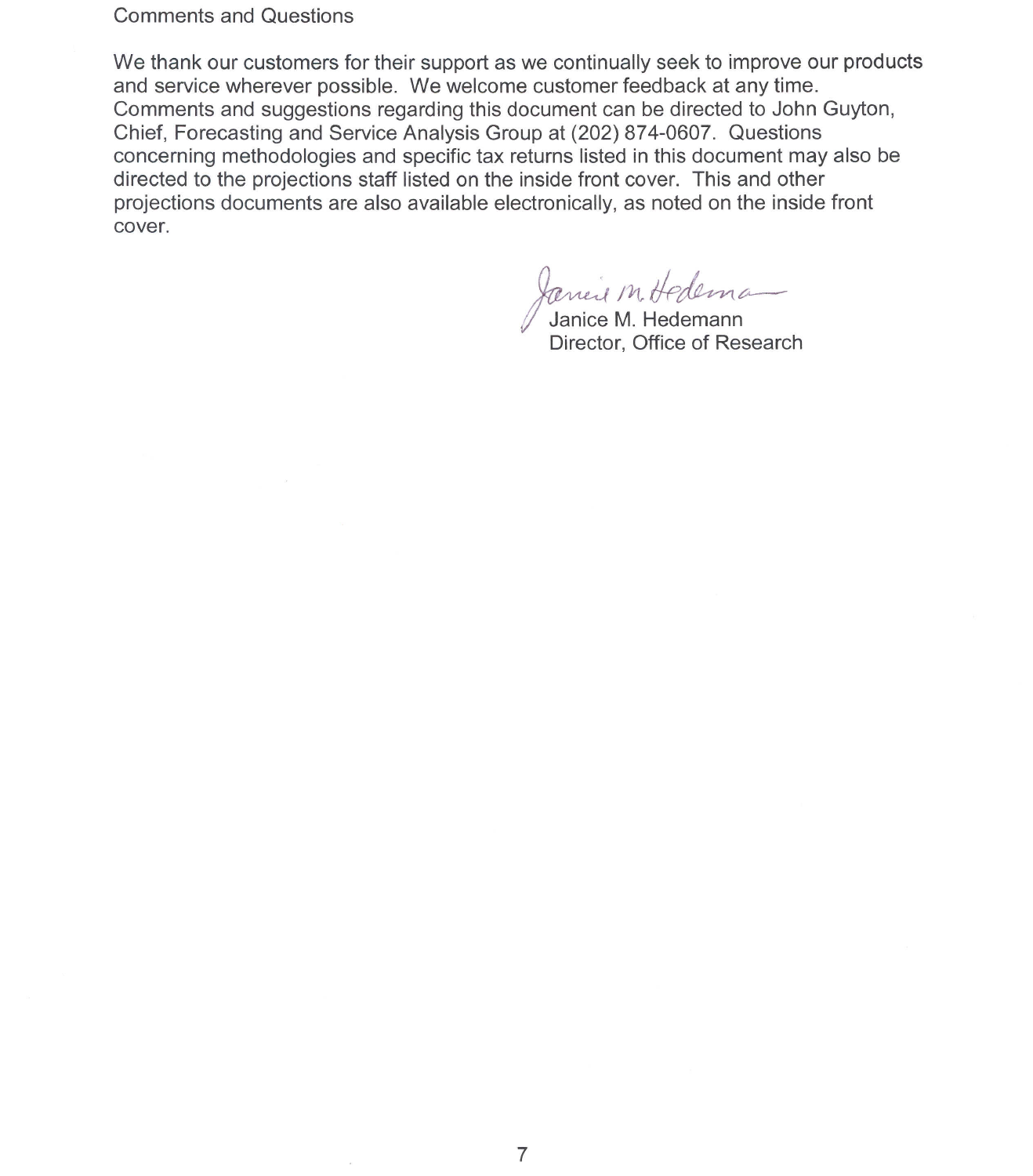| Table 1. Fiscal Year Projections of the Number of Returns to be Filed with IRS                                                                                                                                                                                                                             |                                                                                                                           |                                                                                                                             |                                                                                                                                               |                                                                                                                              |                                                                                                                               |                                                                                                                                         |                                                                                                                                             |                                                                                                                                                        |                                                                                                                                             |
|------------------------------------------------------------------------------------------------------------------------------------------------------------------------------------------------------------------------------------------------------------------------------------------------------------|---------------------------------------------------------------------------------------------------------------------------|-----------------------------------------------------------------------------------------------------------------------------|-----------------------------------------------------------------------------------------------------------------------------------------------|------------------------------------------------------------------------------------------------------------------------------|-------------------------------------------------------------------------------------------------------------------------------|-----------------------------------------------------------------------------------------------------------------------------------------|---------------------------------------------------------------------------------------------------------------------------------------------|--------------------------------------------------------------------------------------------------------------------------------------------------------|---------------------------------------------------------------------------------------------------------------------------------------------|
| Type of Return                                                                                                                                                                                                                                                                                             | Actual - FY<br>2007                                                                                                       | 250,795,800<br>2008                                                                                                         | 2009                                                                                                                                          | 2010                                                                                                                         | Projected<br>2011                                                                                                             | 2012                                                                                                                                    | 2013                                                                                                                                        | 2014                                                                                                                                                   | 2015                                                                                                                                        |
| Paper Grand Total<br>Grand Tota                                                                                                                                                                                                                                                                            | 236,167,632<br>145,502,924                                                                                                | 150,289,600                                                                                                                 | 136, 153, 400<br>104, 075, 600<br>240,229,000                                                                                                 | 132,050,400<br>243,032,700                                                                                                   | 128,527,700<br>117,366,300<br>245,894,000                                                                                     | 126,421,400<br>123,156,300<br>249,577,700                                                                                               | 124,559,400<br>252,736,400                                                                                                                  | 122,841,300<br>132,512,200<br>255,353,500                                                                                                              | 121,441,200<br>136,420,900<br>257,862,200                                                                                                   |
| Electronic Grand Total                                                                                                                                                                                                                                                                                     | 90,664,708                                                                                                                | 100,506,200                                                                                                                 |                                                                                                                                               | 110,982,300                                                                                                                  |                                                                                                                               |                                                                                                                                         | 128,177,000                                                                                                                                 |                                                                                                                                                        |                                                                                                                                             |
| <b>Total Primary Returns</b>                                                                                                                                                                                                                                                                               | 216,011,017                                                                                                               | 230,210,900                                                                                                                 | 218,470,000                                                                                                                                   | 220, 193, 800                                                                                                                | 221,944,600                                                                                                                   | 224,616,400                                                                                                                             | 226,828,300                                                                                                                                 | 228,603,800                                                                                                                                            | 230,350,500                                                                                                                                 |
| Forms 1040, 1040-A, and 1040-EZ, Total *<br>Paper Forms 1040/1040-A/1040-EZ<br>Electronic Individual Returns<br>Forms 1040-PR and 1040-SS<br>Individual Income Tax, Total<br>Forms 1040-NR/NR-EZ/C                                                                                                         | 137,440,356<br>57,836,431<br>79,603,925<br>138,203,004<br>639,104<br>123,544                                              | 152, 147, 500<br>63,838,600<br>88,309,000<br>646,600<br>223,300<br>153,017,500                                              | 140,868,000<br>139,950,800<br>49,773,000<br>90,177,800<br>677,000<br>240,200                                                                  | 45,282,500<br>95,329,200<br>701,300<br>141,566,700<br>140,611,700<br>253,700                                                 | 142,263,600<br>141,272,700<br>41,143,100<br>100,129,600<br>723,800<br>267,200                                                 | 143,827,100<br>142,800,200<br>38,243,300<br>104,556,900<br>746,300<br>280,700                                                           | 768,700<br>144,982,700<br>143,919,800<br>35,532,500<br>108,387,300<br>294,200                                                               | 144,621,100<br>32,993,200<br>111,628,000<br>791,200<br>307,700<br>145,720,000                                                                          | 146,432,800<br>145,297,900<br>30,773,400<br>114,524,500<br>813,700<br>321,100                                                               |
| Individual Estimated Tax, Form 1040-ES, Total<br>Electronic (Credit Card) Form 1040-ES<br>Paper Form 1040-ES                                                                                                                                                                                               | 29,904,310<br>29,995,977<br>91,667                                                                                        | 29,433,000<br>29,331,700<br>101,400                                                                                         | 29,388,800<br>29,274,700<br>114,100                                                                                                           | 29,754,200<br>29,627,000<br>127,200                                                                                          | 30,145,200<br>30,004,400<br>140,800                                                                                           | 30,535,700<br>30,380,900<br>154,800                                                                                                     | 169,200<br>30,925,800<br>30,756,600                                                                                                         | 31,315,600<br>31,131,500<br>184,100                                                                                                                    | 31,704,900<br>31,505,600<br>199,300                                                                                                         |
| Fiduciary, Form 1041, Total<br>Electronic Form 1041<br>Paper Form 1041                                                                                                                                                                                                                                     | 3,717,790<br>2,337,514<br>1,380,276                                                                                       | 3,178,600<br>2,429,700<br>748,800                                                                                           | 3,188,300<br>2,421,000<br>767,400                                                                                                             | 3,258,000<br>2,465,300                                                                                                       | 3,327,700<br>,509,600<br>818,100<br>$\mathbf{N}$                                                                              | 3,397,400<br>2,553,900<br>843,500                                                                                                       | 868,900<br>3,467,100<br>2,598,300                                                                                                           | 3,536,800<br>2,642,600<br>642,600<br>894,200                                                                                                           | 3,606,500<br>2,686,900<br>919,600                                                                                                           |
| Fiduciary Estimated Tax, Form 1041-ES                                                                                                                                                                                                                                                                      | 779,979                                                                                                                   | 777,600                                                                                                                     | 774,500                                                                                                                                       | 774,500                                                                                                                      | 774,500                                                                                                                       | 774,500                                                                                                                                 | 774,500                                                                                                                                     | 774,500                                                                                                                                                | 774,500                                                                                                                                     |
| Partnership, Forms 1065/1065-B, Total<br>Electronic Forms 1065/1065-B<br>Paper Forms 1065/1065-B                                                                                                                                                                                                           | 3,096,964<br>2,665,467<br>431,497                                                                                         | 3,314,800<br>2,672,300<br>642,600                                                                                           | 3,521,300<br>2,667,500<br>853,800                                                                                                             | ,724,900<br>2,676,800<br>,048,100<br>∞                                                                                       | 2,713,500<br>,925,600<br>,212,100<br>ო                                                                                        | 4,107,700<br>2,767,600<br>1,340,100                                                                                                     | 4,281,900<br>2,839,800<br>1,442,100                                                                                                         | 4,452,000<br>2,925,500<br>1,526,500                                                                                                                    | 4,618,000<br>3,018,700<br>1,599,300                                                                                                         |
| Forms 1120-FSC/L/ND/PC/REIT/RIC/SF ****<br>Electronic Corporation Returns, Total<br>Forms 1120 and 1120-A, Total **<br>Paper Corporation Returns, Total<br>Corporation Income Tax, Total<br>Electronic Form 1120-S<br>Electronic Form 1120<br>Form 1120-C ***<br>Form 1120-H<br>Form 1120-F<br>Form 1120-S | 6,572,839<br>5,725,824<br>847,015<br>2,218,469<br>226,530<br>3,228<br>27,765<br>23,998<br>4,098,695<br>200,684<br>620,485 | 6,782,500<br>5,496,500<br>1,285,900<br>2,196,400<br>334,400<br>3,500<br>28,300<br>214,600<br>24,400<br>4,315,300<br>951,600 | 6,983,700<br>5,138,400<br>2,187,200<br>474,500<br>3,500<br>226,100<br>24,600<br>513,200<br>,983,700<br>1,845,400<br>29,100<br>1,370,900<br>4. | 2,386,000<br>2,178,500<br>237,700<br>25,400<br>4,711,200<br>,185,900<br>4,799,900<br>610,700<br>3,400<br>29,800<br>1,775,300 | 4,561,100<br>2,827,000<br>2,169,800<br>717,800<br>3,400<br>30,500<br>4,909,100<br>7,388,100<br>249,200<br>26,100<br>2,109,200 | 435,000<br>5,099,100<br>583,900<br>3,148,900<br>2,162,700<br>789,800<br>3,400<br>31,200<br>260,700<br>26,800<br>359,100<br>4.<br>$\sim$ | 832,400<br>3,300<br>272,300<br>27,600<br>4,399,500<br>3,378,300<br>2,156,100<br>32,000<br>5,286,500<br>7,777,700<br>545,800<br>$\mathbf{a}$ | 4,423,800<br>855,300<br>3,300<br>283,800<br>28,300<br>5,473,200<br>7,970,800<br>3,547,000<br>2,149,600<br>32,700<br>691,700<br>$\overline{\mathsf{N}}$ | 8,163,100<br>4,483,300<br>3,679,800<br>2,143,000<br>866,500<br>5,659,100<br>3,200<br>33,400<br>295,400<br>29,000<br>813,400<br>$\mathbf{a}$ |
| Small Corporation Election, Form 2553<br>'REMIC" Income Tax, Form 1066                                                                                                                                                                                                                                     | 525,269<br>30,193                                                                                                         | 510,300<br>29,000                                                                                                           | 502,500<br>27,600                                                                                                                             | 494,700<br>27,900                                                                                                            | 486,900<br>28,600                                                                                                             | 479,100<br>29,400                                                                                                                       | 471,300<br>30,000                                                                                                                           | 463,500<br>30,800                                                                                                                                      | 455,700<br>31,600                                                                                                                           |
| Estate, Forms 706, 706NA/GS(D)/GS(T), Total<br>Gift, Form 709                                                                                                                                                                                                                                              | 49,924<br>252,522                                                                                                         | 45,100<br>253,800                                                                                                           | 44,200<br>252,100                                                                                                                             | 30,700<br>253,200                                                                                                            | 16,400<br>260,000                                                                                                             | 70,000<br>277,700                                                                                                                       | 105,600<br>292,800                                                                                                                          | 116,600<br>303,200                                                                                                                                     | 122,600<br>311,100                                                                                                                          |
| Paper Employment Returns, Total<br>Electronic Employment Returns, Total<br>Forms 940 ,940-EZ and 940-PR, Total<br>Employment Tax, Total                                                                                                                                                                    | 24,810,704<br>5,898,493<br>6,145,064<br>30,709,197                                                                        | 24,486,000<br>6,150,600<br>6,153,800<br>30,636,600                                                                          | 30,656,600<br>24,320,400<br>6,336,200<br>6,183,300                                                                                            | 24,277,500<br>6,549,600<br>6,257,000<br>30,827,100                                                                           | 31,046,600<br>24,267,500<br>6,779,200<br>6,348,300                                                                            | 31,209,200<br>24,204,000<br>7,005,200<br>6,427,200                                                                                      | 31,326,600<br>24,101,700<br>7,224,900<br>6,479,400                                                                                          | 31,440,700<br>23,994,200<br>7,446,600<br>6,519,700                                                                                                     | 31,577,600<br>23,901,400<br>7,676,200<br>6,557,400                                                                                          |
| Paper Forms 940, 940-EZ and 940-PR<br>Forms 941, 941-PR and 941-SS, Total<br>Form 940 E-File/On-line/XML                                                                                                                                                                                                   | 5,045,220<br>1,099,844<br>23,866,149                                                                                      | 4,971,700<br>1, 182, 100<br>23, 685, 400                                                                                    | 4,938,500<br>1,244,800<br>23,567,900                                                                                                          | 4,939,700<br>1,317,300                                                                                                       | 4,953,400<br>1,395,000<br>23,654,800                                                                                          | 4,955,900<br>1,471,300<br>23,714,800                                                                                                    | 4,936,600<br>1,542,900<br>23,766,700                                                                                                        | 4,907,200<br>1,612,500<br>23,833,400                                                                                                                   | 4,875,200<br>1,682,300                                                                                                                      |
| Paper 941, 941-PR/SS, Total<br>Form 941 E-File/On-line/XML                                                                                                                                                                                                                                                 | 19,076,730<br>4,789,419                                                                                                   | 18,729,200<br>4,956,200<br>243,600                                                                                          | 18,492,200<br>5,075,700                                                                                                                       | 23,585,800<br>18,371,800<br>5,214,000                                                                                        | 18,290,700<br>5,364,100                                                                                                       | 18,201,900<br>5,512,900                                                                                                                 | 18,106,200<br>5,660,500                                                                                                                     | 18,021,200<br>5,812,200                                                                                                                                | 23,929,100<br>17,957,300                                                                                                                    |
| Forms 943, 943 PR and 943SS<br>Form 944, Tota                                                                                                                                                                                                                                                              | 248,369<br>313,151<br>303,921                                                                                             | 422,200<br>409,800                                                                                                          | 237,500<br>540,400<br>524,700                                                                                                                 | 232,100<br>628,200<br>610,000                                                                                                | 227,300<br>695,100<br>675,000                                                                                                 | 223,200<br>725,600<br>704,600<br>21,000                                                                                                 | 219,500<br>744,800                                                                                                                          | 216,300<br>757,000<br>735,200                                                                                                                          | 5,971,800<br>213,500<br>764,900<br>742,900                                                                                                  |
| Electronic Form 944<br>Paper Form 944                                                                                                                                                                                                                                                                      | 9,230                                                                                                                     | 12,400                                                                                                                      | 15,700                                                                                                                                        | 18,200                                                                                                                       | 20,100                                                                                                                        |                                                                                                                                         | 723,200<br>21,500                                                                                                                           | 21,900                                                                                                                                                 | 22,100                                                                                                                                      |
| Form CT-1<br>Form 945                                                                                                                                                                                                                                                                                      | 134,644<br>1,820                                                                                                          | 129,800<br>1,900                                                                                                            | 125,700<br>1,900                                                                                                                              | 122,200<br>1,900                                                                                                             | 119,100<br>1,900                                                                                                              | 116,500<br>1,900                                                                                                                        | 114,300<br>900                                                                                                                              | 1,900<br>112,400                                                                                                                                       | 110,700<br>1,900                                                                                                                            |
| * Forms 1040, 1040-A and 1040-EZ Total includes the marginal effects of the 2008 Economic Stimulus<br>** Form 1120-A cannot be filed for tax years beginning after Dec. 31, 2006.<br>*** Form 1120-C includes Form 990-C.<br>**** 1120-ND return counts were estimated for FY2007.<br>Notes:<br>j          |                                                                                                                           |                                                                                                                             | Package                                                                                                                                       |                                                                                                                              |                                                                                                                               |                                                                                                                                         |                                                                                                                                             | Office of Research, Forecasting and Service Analysis<br>Fall 2008 Document 6292                                                                        | Internal Revenue Service                                                                                                                    |

Table does not contain Non-Master File counts.<br>See Table Notes page for definitions of "Type of Return."<br>Detail may not add to subtotal/total due to rounding.<br>Table continues on the next page. Table does not contain Non-Master File counts.

See Table Notes page for definitions of "Type of Return." Detail may not add to subtotal/total due to rounding.

Table continues on the next page.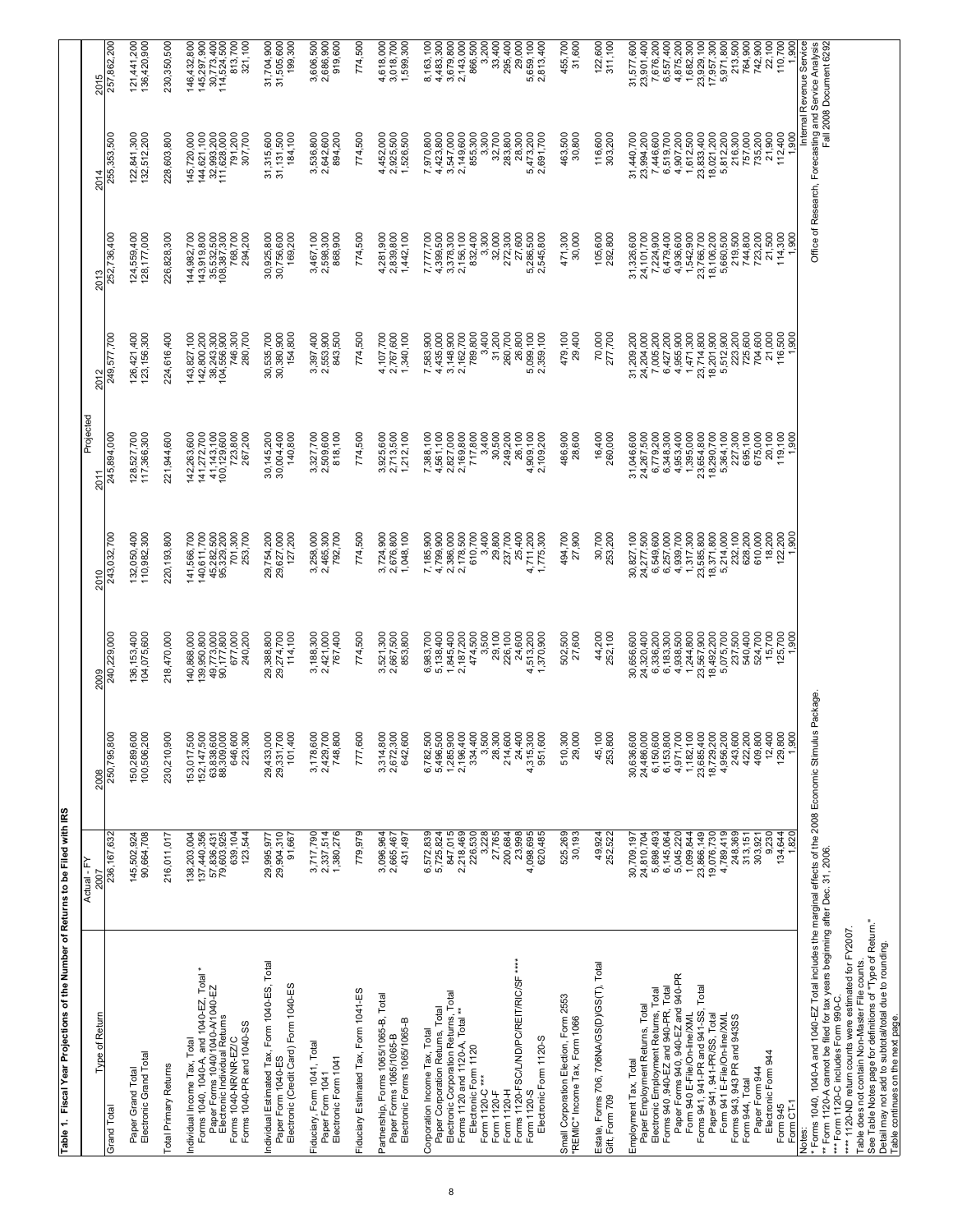|                                                                                                                            | Actual - FY                                                                                                                                                                                                                                                                             |                         |                         |                         | Projected               |                                                                                                                                                                                                                                                                                                               |                         |                                                      |                                                                                                                                                                                                                                                                     |
|----------------------------------------------------------------------------------------------------------------------------|-----------------------------------------------------------------------------------------------------------------------------------------------------------------------------------------------------------------------------------------------------------------------------------------|-------------------------|-------------------------|-------------------------|-------------------------|---------------------------------------------------------------------------------------------------------------------------------------------------------------------------------------------------------------------------------------------------------------------------------------------------------------|-------------------------|------------------------------------------------------|---------------------------------------------------------------------------------------------------------------------------------------------------------------------------------------------------------------------------------------------------------------------|
| Type of Return                                                                                                             | 2007                                                                                                                                                                                                                                                                                    | 2008                    | 2009                    | 2010                    | 2011                    | 2012                                                                                                                                                                                                                                                                                                          | 2013                    | 2014                                                 | 2015                                                                                                                                                                                                                                                                |
| Withholding on Foreign Persons, Form 1042                                                                                  | 31,212                                                                                                                                                                                                                                                                                  | 32,600                  | 33,200                  | 33,800                  | 34,400                  | 35,000                                                                                                                                                                                                                                                                                                        | 35,600                  | 36,200                                               | 36,800                                                                                                                                                                                                                                                              |
| Paper Exempt Organizations, Total<br>Exempt Organizations, Total                                                           | 398,196<br>869,529                                                                                                                                                                                                                                                                      | 1,074,100<br>856,800    | 1,089,600<br>844,200    | 1,113,500<br>837,100    | 1,083,800<br>772,100    | ,110,600<br>747,100                                                                                                                                                                                                                                                                                           | 741,100<br>1,166,900    | 240,700<br>733,800                                   | 1,303,600<br>725,200                                                                                                                                                                                                                                                |
| Electronic Exempt Organizations, Total                                                                                     | 28,667                                                                                                                                                                                                                                                                                  |                         | 245,400                 | 276,500                 | 311,700                 | 363,500                                                                                                                                                                                                                                                                                                       | 425,800                 | 506,900                                              | 578,400                                                                                                                                                                                                                                                             |
| Form 990, Total<br>Electronic Form 990<br>Form 990-NF<br>Electronic Form 990-EZ<br>Form 990-NF<br>Form 990-T<br>Form 990-T | $\begin{array}{r} 431,405 \\ 21,346 \\ 155,091 \\ 4,664 \\ 80,001 \\ 90,001 \\ 121,121 \\ 121,121 \\ 121,121 \\ 122,122 \\ 123,123 \\ 124,124 \\ 125,124 \\ 126,125 \\ 127,126 \\ 128,129 \\ 129,120 \\ 129,120 \\ 120,120 \\ 120,120 \\ 121,120 \\ 122,120 \\ 123,120 \\ 124,120 \\ 1$ |                         |                         |                         |                         | $\begin{array}{l} 44.59 \\ 4.79 \\ 4.80 \\ 4.60 \\ 4.79 \\ 6.60 \\ 7.80 \\ 8.60 \\ 7.80 \\ 8.60 \\ 7.80 \\ 8.60 \\ 7.80 \\ 7.80 \\ 7.80 \\ 7.80 \\ 7.80 \\ 7.80 \\ 7.80 \\ 7.80 \\ 7.80 \\ 7.80 \\ 7.80 \\ 7.80 \\ 7.80 \\ 7.80 \\ 7.80 \\ 7.80 \\ 7.80 \\ 7.80 \\ 7.80 \\ 7.80 \\ 7.80 \\ 7.80 \\ 7.80 \\ 7$ |                         | 45508800886<br>@888866666<br>@888866666              | $\begin{array}{l} 479.100\\ 79.700\\ 175.700\\ 79.800\\ 79.81\\ 9.700\\ 8.900\\ 77.700\\ 17.700\\ 17.700\\ 18.300\\ 12.81\\ 23.90\\ 12.81\\ 24.81\\ 25.90\\ 12.81\\ 26.300\\ 12.81\\ 28.300\\ 12.81\\ 29.81\\ 20.82\\ 21.82\\ 22.83\\ 23.83\\ 24.83\\ 25.83\\ 26.8$ |
|                                                                                                                            |                                                                                                                                                                                                                                                                                         |                         |                         |                         |                         |                                                                                                                                                                                                                                                                                                               |                         |                                                      |                                                                                                                                                                                                                                                                     |
|                                                                                                                            |                                                                                                                                                                                                                                                                                         |                         |                         |                         |                         |                                                                                                                                                                                                                                                                                                               |                         |                                                      |                                                                                                                                                                                                                                                                     |
|                                                                                                                            |                                                                                                                                                                                                                                                                                         |                         |                         |                         |                         |                                                                                                                                                                                                                                                                                                               |                         |                                                      |                                                                                                                                                                                                                                                                     |
| Form 4720<br>Form 5227                                                                                                     |                                                                                                                                                                                                                                                                                         | 126,000                 |                         | 126,100                 |                         |                                                                                                                                                                                                                                                                                                               | 126,200                 | 126,300                                              |                                                                                                                                                                                                                                                                     |
| Form 1041-A                                                                                                                | 121, 147                                                                                                                                                                                                                                                                                | 121,300                 | 121,600                 | 121,800                 | 122,100                 | 122,300                                                                                                                                                                                                                                                                                                       | 122,400                 | 122,600                                              | 122,700                                                                                                                                                                                                                                                             |
| Government Entity/Bonds                                                                                                    | 46,779                                                                                                                                                                                                                                                                                  | 47,100                  | 47,100                  | 47,100                  | 47,100                  | 47,100                                                                                                                                                                                                                                                                                                        | 47,100                  | 47,100                                               | 47,100                                                                                                                                                                                                                                                              |
| Form 8038-G<br>Form 8038                                                                                                   | 4,757<br>29,874                                                                                                                                                                                                                                                                         | 4,900<br>29,700         | 5,000<br>29,700         | 29,700<br>5,000         | 5,000<br>29,700         | 5,000<br>29,700                                                                                                                                                                                                                                                                                               | 5,000<br>29,700         | 5,000<br>29,700                                      | 5,000<br>29,700                                                                                                                                                                                                                                                     |
| Form 8038-GC                                                                                                               | 10,645                                                                                                                                                                                                                                                                                  | 10,900                  | 11,000                  | 11,000                  | 11,000                  | 11,000                                                                                                                                                                                                                                                                                                        | 11,000                  | 11,000                                               | 11,000                                                                                                                                                                                                                                                              |
| Form 8038-T<br>Form 8328                                                                                                   | 1,280<br>223                                                                                                                                                                                                                                                                            | 1,300<br>200            | 1,300<br>200            | 1,300<br>200            | 1,300<br>200            | 1,300<br>300                                                                                                                                                                                                                                                                                                  | 1,300<br>300            | 1,300<br>300                                         | 1,300<br>300                                                                                                                                                                                                                                                        |
|                                                                                                                            |                                                                                                                                                                                                                                                                                         |                         |                         |                         |                         |                                                                                                                                                                                                                                                                                                               |                         |                                                      |                                                                                                                                                                                                                                                                     |
| Political Organizations, Total<br>Form 1120-POL, Total                                                                     | 5,854<br>10,269                                                                                                                                                                                                                                                                         | 11,500<br>6,200         | 6,300<br>10,200         | 6,300<br>11,700         | 6,300<br>10,300         | 6,300<br>11,800                                                                                                                                                                                                                                                                                               | 6,400<br>10,300         | 6,400<br>11,800                                      | 10,300<br>6,400                                                                                                                                                                                                                                                     |
| Form 8871**                                                                                                                | 1,326                                                                                                                                                                                                                                                                                   | 2,000                   | 1,700                   | 2,000                   | 1,700                   | 2,000                                                                                                                                                                                                                                                                                                         | 1,700                   | 2,000                                                | 1,700                                                                                                                                                                                                                                                               |
| Electronic Form 8872<br>Form 8872, Total                                                                                   | 3,089<br>2,276                                                                                                                                                                                                                                                                          | 3,400                   | 2,300<br>1,700          | 3,400<br>2,600          | 2,300<br>1,800          | 3,400<br>2,800                                                                                                                                                                                                                                                                                                | 2,300<br>1,900          | 3,400<br>2,900                                       | 2,300<br>2,000                                                                                                                                                                                                                                                      |
|                                                                                                                            |                                                                                                                                                                                                                                                                                         | 2,400                   |                         |                         |                         |                                                                                                                                                                                                                                                                                                               |                         |                                                      |                                                                                                                                                                                                                                                                     |
| Excise, Total                                                                                                              | 907,165                                                                                                                                                                                                                                                                                 | 881,200                 | 896,900                 | 904,300                 | 920,300                 | 934,500                                                                                                                                                                                                                                                                                                       | 946,400                 | 957,600                                              | 968,300                                                                                                                                                                                                                                                             |
| Form 11-C<br>Form 720                                                                                                      | 9,153<br>103,054                                                                                                                                                                                                                                                                        | 8,700<br>100,900        | 8,500<br>99,200         | 8,300<br>97,600         | 8,200<br>96,300         | 8,100<br>95,100                                                                                                                                                                                                                                                                                               | 94,100<br>8,000         | 8,000<br>93,200                                      | 7,900                                                                                                                                                                                                                                                               |
| Electronic Form 720                                                                                                        |                                                                                                                                                                                                                                                                                         | 100                     | 300                     | 600                     | 1,100                   | 1,900                                                                                                                                                                                                                                                                                                         | 2,900                   | 4,300                                                | 92,400<br>5,800                                                                                                                                                                                                                                                     |
| Form 2290<br>Form 730                                                                                                      | 42,463<br>752,495                                                                                                                                                                                                                                                                       | 39,800<br>731,700       | 38,700<br>750,500       | 37,800<br>760,500       | 37,000<br>778,800       | 36,200<br>795,100                                                                                                                                                                                                                                                                                             | 35,500<br>808,900       | 821,700<br>34,900                                    | 34,300<br>833,700                                                                                                                                                                                                                                                   |
| Electronic Form 2290                                                                                                       | 686                                                                                                                                                                                                                                                                                     | 13,600                  | 20,700                  | 27,900                  | 41,400                  | 64,600                                                                                                                                                                                                                                                                                                        | 93,500                  | 134,900                                              | 181,400                                                                                                                                                                                                                                                             |
| Excise Taxes re Employee Plans, Form 5330                                                                                  | 24,137                                                                                                                                                                                                                                                                                  | 23,800                  | 23,800                  | 23,800                  | 23,800                  | 23,800                                                                                                                                                                                                                                                                                                        | 23,800                  | 23,800                                               | 23,800                                                                                                                                                                                                                                                              |
| Payment or Refund under Sec. 7519, Form 8752                                                                               | 38,454                                                                                                                                                                                                                                                                                  | 41,700                  | 41,800                  | 41,600                  | 41,500                  | 41,400                                                                                                                                                                                                                                                                                                        | 41,300                  | 41,200                                               | 41,100                                                                                                                                                                                                                                                              |
|                                                                                                                            |                                                                                                                                                                                                                                                                                         |                         |                         |                         |                         |                                                                                                                                                                                                                                                                                                               |                         |                                                      |                                                                                                                                                                                                                                                                     |
| Supplemental Documents, Total<br>Form 1040-X                                                                               | 20,156,615<br>3,995,830                                                                                                                                                                                                                                                                 | 20,584,900<br>4,460,100 | 4,702,200<br>21,758,900 | 22,838,900<br>4,867,900 | 23,949,400<br>5,000,200 | 5,113,000<br>24,961,300                                                                                                                                                                                                                                                                                       | 5,214,400<br>25,908,100 | 26,749,700<br>5,309,500                              | 27,511,700<br>5,401,300                                                                                                                                                                                                                                             |
| Form 4868, Total                                                                                                           | 9,962,813                                                                                                                                                                                                                                                                               | 9,467,300<br>1,779,300  | 9,905,000               | 10,326,900              | 10,844,000              | 11,292,400                                                                                                                                                                                                                                                                                                    | 11,716,300              | 12,081,200                                           |                                                                                                                                                                                                                                                                     |
| Electronic Form 4868                                                                                                       | 1,522,538                                                                                                                                                                                                                                                                               |                         | 1,906,700               | 2,122,600               | 2,370,200               | 2,615,400                                                                                                                                                                                                                                                                                                     | 2,866,400               | 3,113,100<br>3,000                                   | 12,413,700<br>3,360,700<br>3,000                                                                                                                                                                                                                                    |
| Form 1120-X<br>Form 5558                                                                                                   | 3,059<br>403,681                                                                                                                                                                                                                                                                        | 3,100<br>402,000        | 3,100<br>402,000        | 3,100<br>402,000        | 3,100<br>402,000        | 3,100<br>402,000                                                                                                                                                                                                                                                                                              | 402,000<br>3,000        | 402,000                                              | 402,000                                                                                                                                                                                                                                                             |
| Form 7004, Total                                                                                                           | 5,273,063                                                                                                                                                                                                                                                                               | 5,723,200               | 6,201,000               | 6,676,700               | 7,139,200               | 7,577,700                                                                                                                                                                                                                                                                                                     | 7,983,100               | 8,348,800                                            | 8,670,300<br>3,470,600                                                                                                                                                                                                                                              |
| Electronic Form 7004                                                                                                       | 830,611                                                                                                                                                                                                                                                                                 | 1,204,800               | 1,728,800               | 2,211,700               | 2,602,500               | 2,903,900                                                                                                                                                                                                                                                                                                     | 3,137,100               | 3,321,700                                            |                                                                                                                                                                                                                                                                     |
| Electronic Form 8868<br>Form 8868, Total                                                                                   | 518,169<br>25,731                                                                                                                                                                                                                                                                       | 529,100<br>48,500       | 545,600<br>75,700       | 562,300<br>105,500      | 560,800<br>129,100      | 573,200<br>152,900                                                                                                                                                                                                                                                                                            | 589,200<br>177,100      | 605,200<br>200,100                                   | 621,200<br>221,800                                                                                                                                                                                                                                                  |
| Notes:                                                                                                                     |                                                                                                                                                                                                                                                                                         |                         |                         |                         |                         |                                                                                                                                                                                                                                                                                                               |                         |                                                      | Internal Revenue Service                                                                                                                                                                                                                                            |
| * Form 990-N is all electronic.<br>** Form 8871 is all electronic.                                                         |                                                                                                                                                                                                                                                                                         |                         |                         |                         |                         |                                                                                                                                                                                                                                                                                                               |                         | Office of Research, Forecasting and Service Analysis | Fall 2008 Document 6292                                                                                                                                                                                                                                             |
| "WA" signifies that data is not available since relevant program areas have not yet commenced.                             |                                                                                                                                                                                                                                                                                         |                         |                         |                         |                         |                                                                                                                                                                                                                                                                                                               |                         |                                                      |                                                                                                                                                                                                                                                                     |
| Table does not contain Non-Master File counts.                                                                             |                                                                                                                                                                                                                                                                                         |                         |                         |                         |                         |                                                                                                                                                                                                                                                                                                               |                         |                                                      |                                                                                                                                                                                                                                                                     |
| See Table Notes page for definitions of "Type of Return."<br>Detail may not add to subtotal/total due to rounding          |                                                                                                                                                                                                                                                                                         |                         |                         |                         |                         |                                                                                                                                                                                                                                                                                                               |                         |                                                      |                                                                                                                                                                                                                                                                     |
|                                                                                                                            |                                                                                                                                                                                                                                                                                         |                         |                         |                         |                         |                                                                                                                                                                                                                                                                                                               |                         |                                                      |                                                                                                                                                                                                                                                                     |

Table 1 (continued). Fiscal Year Projections of the Number of Returns to be Filed with IRS **Table 1 (continued). Fiscal Year Projections of the Number of Returns to be Filed with IRS**

9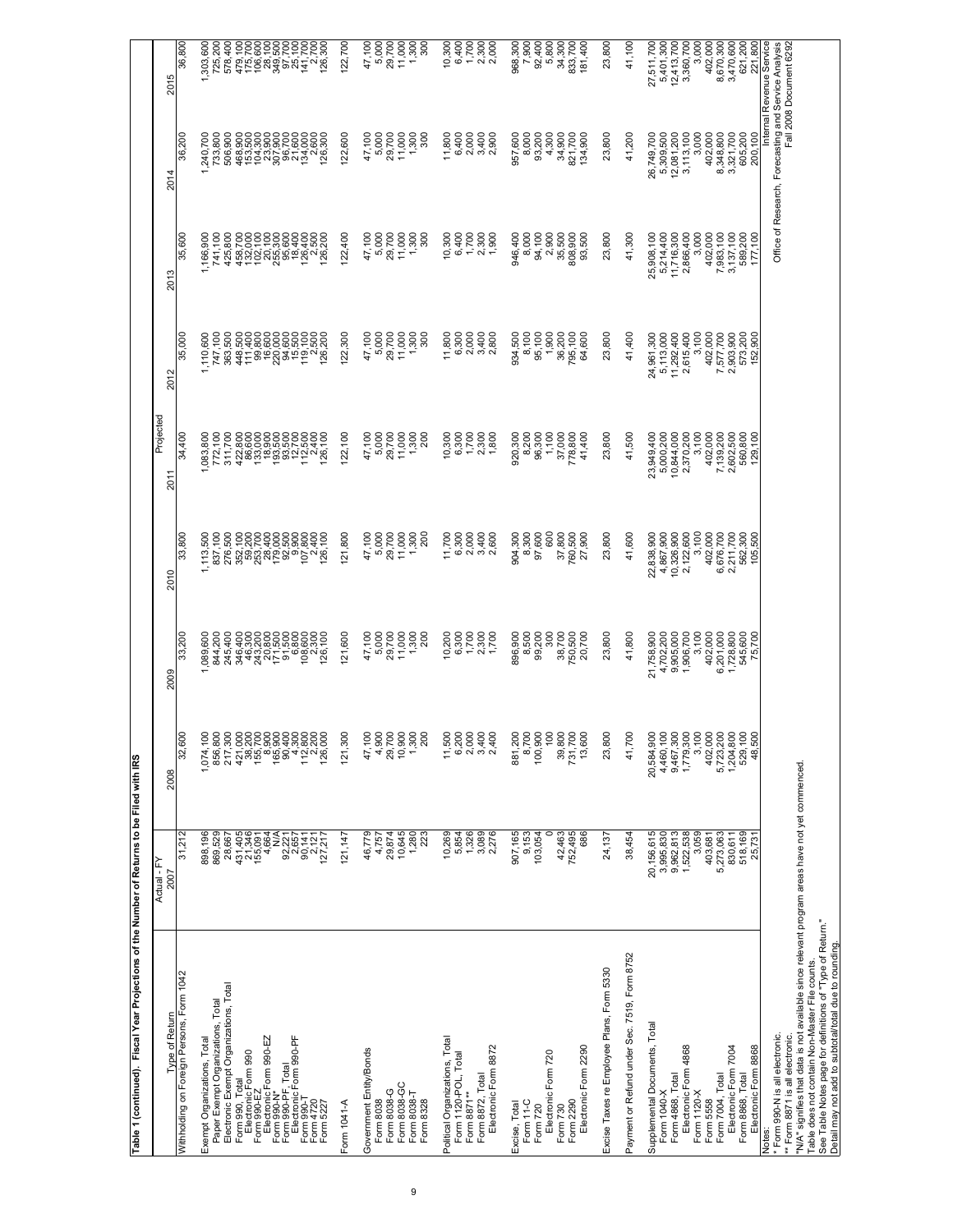| Table 2. Selected Fiscal Year Return Filing Estimates by Business Operating Division (BOD)                                                                                                   |                     |               |             |             |                   |             |             |                                                      |                          |
|----------------------------------------------------------------------------------------------------------------------------------------------------------------------------------------------|---------------------|---------------|-------------|-------------|-------------------|-------------|-------------|------------------------------------------------------|--------------------------|
| Type of Return/BOD                                                                                                                                                                           | Actual - FY<br>2007 | 2008          | 2009        | 2010        | Projected<br>2011 | 2012        | 2013        | 2014                                                 | 2015                     |
| Individual Income Tax, Total                                                                                                                                                                 | 137,440,356         | 152, 147, 500 | 139,950,800 | 140,611,700 | 141,272,700       | 142,800,200 | 143,919,800 | 144,621,100                                          | 145,297,900              |
| Small Business/Self Employed                                                                                                                                                                 | 41,120,730          | 42,100,100    | 43,051,700  | 44,085,000  | 45,153,500        | 46,208,400  | 47,185,300  | 48,084,900                                           | 48,961,500               |
| Wage and Investment                                                                                                                                                                          | 96,319,626          | 110,047,400   | 96,899,000  | 96,526,800  | 96,119,200        | 96,591,800  | 96,734,500  | 96,536,200                                           | 96,336,400               |
| Corporation Income Tax, Total                                                                                                                                                                | 6,572,839           | 6,782,500     | 6,983,700   | 7,185,900   | 7,388,100         | 7,583,900   | 7,777,700   | 7,970,800                                            | 8,163,100                |
| Small Business/Self Employed                                                                                                                                                                 | 6,453,400           | 6,662,400     | 6,859,100   | 7,057,100   | 7,255,200         | 7,447,200   | 7,637,200   | 7,826,600                                            | 8,015,200                |
| Large and Mid-Sized Business                                                                                                                                                                 | 109,346             | 109,900       | 114,400     | 118,500     | 122,400           | 126,200     | 129,900     | 133,500                                              | 137,100                  |
| Tax Exempt/Government Entities                                                                                                                                                               | 10,093              | 10,200        | 10,300      | 10,400      | 10,400            | 10,500      | 10,600      | 10,700                                               | 10,800                   |
| Partnership Returns                                                                                                                                                                          | 3,096,964           | 3,314,800     | 3,521,300   | 3,724,900   | 3,925,600         | 4,107,700   | 4,281,900   | 4,452,000                                            | 4,618,000                |
| Small Business/Self Employed                                                                                                                                                                 | 2,988,759           | 3,191,200     | 3,382,500   | 3,570,900   | 3,756,500         | 3,923,500   | 4,082,700   | 4,237,600                                            | 4,388,500                |
| Large and Mid-Sized Business                                                                                                                                                                 | 107,857             | 123,300       | 138,400     | 153,500     | 168,600           | 183,700     | 198,800     | 213,900                                              | 229,000                  |
| Tax Exempt/Government Entities                                                                                                                                                               | 348                 | 400           | 400         | 400         | 400               | 500         | 500         | 500                                                  | 500                      |
| Employment Tax, Total                                                                                                                                                                        | 30,709,197          | 30,636,600    | 30,656,600  | 30,827,100  | 31,046,600        | 31,209,200  | 31,326,600  | 31,440,700                                           | 31,577,600               |
| Small Business/Self Employed                                                                                                                                                                 | 28,110,677          | 28,044,500    | 28,063,000  | 28,220,400  | 28,423,400        | 28,574,500  | 28,683,400  | 28,788,700                                           | 28,914,500               |
| Large and Mid-Sized Business                                                                                                                                                                 | 651,565             | 647,400       | 645,100     | 646,700     | 649,700           | 652,400     | 654,300     | 656,300                                              | 659,000                  |
| Tax Exempt/Government Entities                                                                                                                                                               | 1,946,955           | 1,944,700     | 1,948,500   | 1,960,000   | 1,973,500         | 1,982,300   | 1,988,900   | 1,995,600                                            | 2,004,100                |
| Excise, Total                                                                                                                                                                                | 907,165             | 881,200       | 896,900     | 904,300     | 920,300           | 934,500     | 946,400     | 957,600                                              | 968,300                  |
| Small Business/Self Employed                                                                                                                                                                 | 813,585             | 790,900       | 807,200     | 815,400     | 831,600           | 846,200     | 858,400     | 869,800                                              | 880,600                  |
| Large and Mid-Sized Business                                                                                                                                                                 | 58,513              | 57,100        | 57,200      | 57,100      | 57,400            | 57,700      | 57,900      | 58,100                                               | 58,300                   |
| Tax Exempt/Government Entities                                                                                                                                                               | 35,067              | 33,300        | 32,500      | 31,800      | 31,200            | 30,700      | 30,200      | 29,800                                               | 29,400                   |
| Exempt Organization, Total                                                                                                                                                                   | 898,196             | 1,074,100     | 1,089,600   | 1,113,500   | 1,083,800         | 1,110,600   | 1,166,900   | 1,240,700                                            | 1,303,600                |
| Tax Exempt/Government Entities                                                                                                                                                               | 898,196             | 1,074,100     | 1,089,600   | 1,113,500   | 1,083,800         | 1,110,600   | 1,166,900   | 1,240,700                                            | 1,303,600                |
| Employee Plans, Forms 5500 and 5500EZ                                                                                                                                                        | 1,182,082           | 972,000       | 919,800     | 919,800     | 919,800           | 919,800     | 919,800     | 919,800                                              | 919,800                  |
| Tax Exempt/Government Entities                                                                                                                                                               | 1,182,082           | 972,000       | 919,800     | 919,800     | 919,800           | 919,800     | 919,800     | 919,800                                              | 919,800                  |
| Notes:                                                                                                                                                                                       |                     |               |             |             |                   |             |             |                                                      | Internal Revenue Service |
| Projections of Employee Plans returns are based on the 208-18-01 Report; the 2007 count reflects postings to the Employee Plans Master File.<br>Detail may not add to total due to rounding. |                     |               |             |             |                   |             |             | Office of Research, Forecasting and Service Analysis | Fall 2008 Document 6292  |
|                                                                                                                                                                                              |                     |               |             |             |                   |             |             |                                                      |                          |

10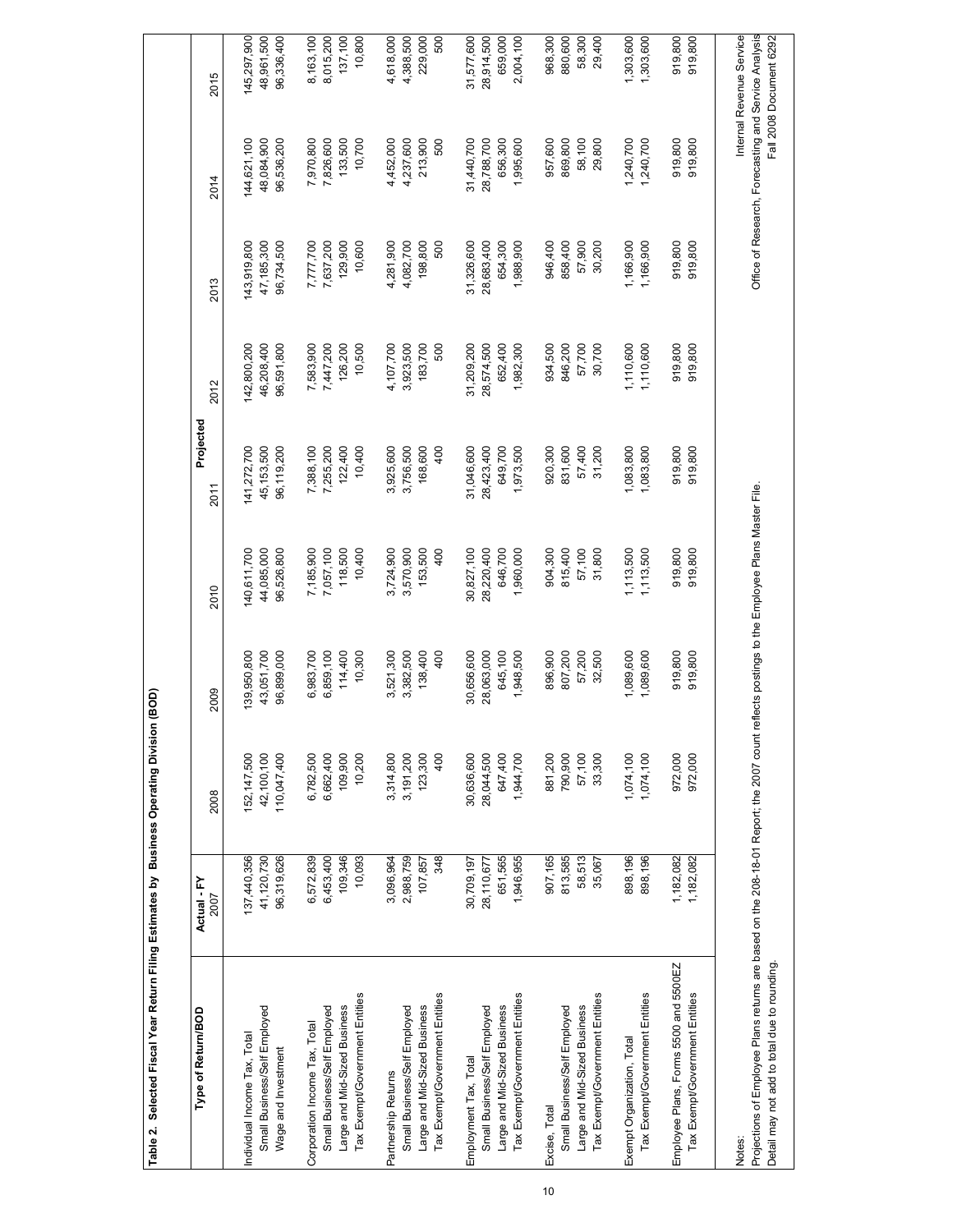#### **Table 3. Accuracy Measures for U.S. Forecasts of Major Return Categories Mean Absolute Percent Error (MAPE) and Number of Overprojections for the Four (4) Most Recent Projection Cycles**

|                                                                                 |                                                      |                          |                           | Projection Error on Forecasts for:                   |                           |                           |
|---------------------------------------------------------------------------------|------------------------------------------------------|--------------------------|---------------------------|------------------------------------------------------|---------------------------|---------------------------|
| Item                                                                            | <b>Calendar Year</b><br>2007 Actual *<br>(thousands) | 1 Year<br>Ahead<br>$N=4$ | 2 Years<br>Ahead<br>$N=4$ | 3 Years<br>Ahead<br>$N=4$                            | 4 Years<br>Ahead<br>$N=4$ | 5 Years<br>Ahead<br>$N=4$ |
| <b>Grand Total - Selected Returns *</b>                                         | 237,383                                              |                          |                           |                                                      |                           |                           |
| <b>MAPE</b>                                                                     |                                                      | 3.46%                    | 3.09%                     | 5.61%                                                | 7.73%                     | 8.37%                     |
| Number of Overprojections                                                       |                                                      | $\overline{2}$           | 4                         | 4                                                    | 4                         | 4                         |
| <b>Grand Total - Paper</b>                                                      | 146,538                                              |                          |                           |                                                      |                           |                           |
| <b>MAPE</b><br>Number of Overprojections                                        |                                                      | 5.29%<br>2               | 4.93%<br>3                | 8.61%<br>4                                           | 14.03%<br>4               | 19.05%<br>4               |
|                                                                                 |                                                      |                          |                           |                                                      |                           |                           |
| Grand Total - E-file/ Mag Tape<br><b>MAPE</b>                                   | 89,174                                               | 2.33%                    | 2.11%                     | 5.63%                                                | 7.83%                     | 14.61%                    |
| Number of Overprojections                                                       |                                                      | $\overline{2}$           | 1                         | $\overline{2}$                                       | $\overline{2}$            | 0                         |
| Total Primary - Selected Returns *                                              | 217,161                                              |                          |                           |                                                      |                           |                           |
| <b>MAPE</b><br>Number of Overprojections                                        |                                                      | 1.66%<br>$\overline{2}$  | 3.24%<br>3                | 5.70%<br>4                                           | 7.98%<br>4                | 8.57%<br>4                |
|                                                                                 |                                                      |                          |                           |                                                      |                           |                           |
| <b>Primary Total - Paper</b><br><b>MAPE</b>                                     | 129,388                                              | 2.48%                    | 5.70%                     | 8.70%                                                | 14.97%                    | 20.29%                    |
| Number of Overprojections                                                       |                                                      | $\overline{2}$           | 3                         | 4                                                    | 4                         | 4                         |
| Primary Total - E-file/ Mag Tape                                                | 87,774                                               |                          |                           |                                                      |                           |                           |
| <b>MAPE</b>                                                                     |                                                      | 2.03%                    | 1.93%                     | 5.57%                                                | 7.51%                     | 14.28%                    |
| Number of Overprojections                                                       |                                                      | $\overline{2}$           | 1                         | 2                                                    | $\overline{2}$            | 0                         |
| <b>Individual Total</b>                                                         | 138,471                                              |                          |                           |                                                      |                           |                           |
| <b>MAPE</b><br>Number of Overprojections                                        |                                                      | 0.47%<br>$\overline{2}$  | 1.67%<br>3                | 2.70%<br>4                                           | 3.20%<br>4                | 2.83%<br>4                |
|                                                                                 |                                                      |                          |                           |                                                      |                           |                           |
| <b>Individual Total - Paper</b><br>MAPE                                         | 57,863                                               | 1.79%                    | 5.72%                     | 7.90%                                                | 13.96%                    | 21.15%                    |
| Number of Overprojections                                                       |                                                      | 3                        | 3                         | 3                                                    | 4                         | 4                         |
| Individual Total - E-file                                                       | 79,862                                               |                          |                           |                                                      |                           |                           |
| <b>MAPE</b>                                                                     |                                                      | 1.78%                    | 2.78%                     | 5.59%                                                | 8.66%                     | 16.97%                    |
| Number of Overprojections                                                       |                                                      | 2                        | 1                         | $\overline{2}$                                       | 1                         | 0                         |
| <b>Individual Estimated Tax</b>                                                 | 30,897                                               |                          |                           |                                                      |                           |                           |
| <b>MAPE</b><br>Number of Overprojections                                        |                                                      | 8.20%<br>2               | 18.15%<br>3               | 29.77%<br>4                                          | 42.98%<br>4               | 47.83%<br>4               |
|                                                                                 |                                                      |                          |                           |                                                      |                           |                           |
| <b>Fiduciary Total</b><br><b>MAPE</b>                                           | 3,730                                                | 2.70%                    | 3.85%                     | 4.76%                                                | 5.30%                     | 5.73%                     |
| Number of Overprojections                                                       |                                                      | 4                        | 4                         | 4                                                    | 4                         | 3                         |
| <b>Partnership Total</b>                                                        | 3,147                                                |                          |                           |                                                      |                           |                           |
| <b>MAPE</b>                                                                     |                                                      | 2.53%                    | 4.09%<br>0                | 7.04%<br>1                                           | 7.51%<br>$\mathbf{1}$     | 7.47%                     |
| Number of Overprojections                                                       |                                                      | 0                        |                           |                                                      |                           | 1                         |
| <b>Corporation Total</b><br><b>MAPE</b>                                         | 6.620                                                | 1.28%                    | 1.48%                     | 2.57%                                                | 3.98%                     | 4.08%                     |
| Number of Overprojections                                                       |                                                      | 2                        | 2                         | $\overline{\mathbf{c}}$                              | 1                         | 2                         |
| <b>Employment Total</b>                                                         | 30,395                                               |                          |                           |                                                      |                           |                           |
| <b>MAPE</b>                                                                     |                                                      | 3.58%                    | 2.28%                     | 2.52%                                                | 2.86%                     | 2.42%                     |
| Number of Overprojections                                                       |                                                      | 0                        | 1                         | 1                                                    | 0                         | 1                         |
| <b>Exempt Organization Total</b>                                                | 877                                                  |                          |                           |                                                      |                           |                           |
| <b>MAPE</b><br>Number of Overprojections                                        |                                                      | 4.07%<br>2               | 2.86%<br>$\mathbf{1}$     | 3.03%<br>3                                           | 6.78%<br>3                | 7.08%<br>2                |
|                                                                                 |                                                      |                          |                           |                                                      |                           |                           |
| <b>Excise Total</b><br><b>MAPE</b>                                              | 895                                                  | 3.18%                    | 4.55%                     | 7.18%                                                | 8.07%                     | 11.99%                    |
| Number of Overprojections                                                       |                                                      | 3                        | 3                         | 3                                                    | 3                         | 4                         |
| Some actuals shown in this table differ from official counts reported elsewhere |                                                      |                          |                           |                                                      |                           | Internal Revenue Service  |
| because they exclude certain return series only recently projected and whose    |                                                      |                          |                           | Office of Research, Forecasting and Service Analysis |                           |                           |
| accuracy can not yet be evaluated.                                              |                                                      |                          |                           |                                                      |                           | Spring 2008 Document 6292 |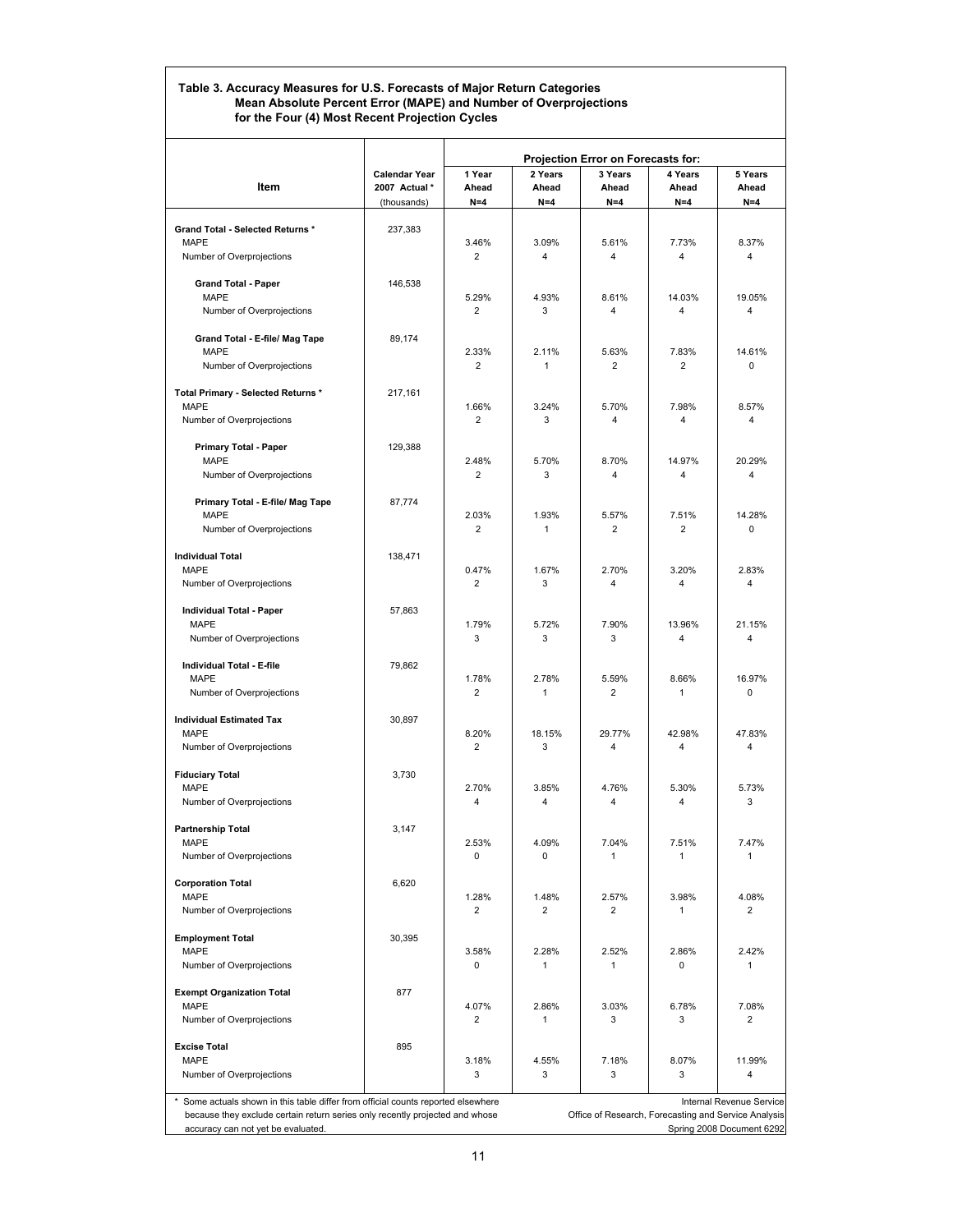#### Table Notes

• Projected volumes are rounded to the nearest hundredth, therefore counts of 49 or fewer are rounded to zero. However, some forms can report zero filings because they are associated with only selected areas, or because their filing options were just established or recently eliminated.

• Actual and forecasted return counts for the major categories are based on IRS master file processing, as recorded in the electronic versions of the "Report of Returns Posted to the IRS Master Files."

• Complete master file counts for calendar year 2007 were not available for the following forms and had to be supplied at the national level by operating division staff and secondary sources: Forms 1120-ND, 5558 as well as Form 1041-A.

• For CY 2007, the Internal Revenue Service issued refunds for the "Telephone Excise Tax Refund" (TETR) initiative. For filing year 2007 only, taxpayers can obtain their refunds via a 2006 tax form, Form 1040-EZ-T or they may file actual tax using Form 8913. Table 1 excludes Form 1040-EZ-T return counts of approximately 691,000 returns for FY 2007. We do not expect any more than a few hundred 1040-EZ-T returns to be filed in the projected years.

Notes below are grouped by applicable table.

Table 1:

• "Grand Total" is the sum of "Total Primary Returns" and "Supplemental Documents." The "Total Primary Returns" category is the sum of all forms shown on the tables, excluding "Supplemental Documents."

• "Individual Income Tax, Total" is the sum of paper and electronic Forms 1040, 1040-A, 1040-EZ, 1040-NR, 1040-NR-EZ, 1040-PR 1040-SS and 1040-C.

• "Forms 1040, 1040-A, and 1040-EZ" is the sum of paper and electronic Forms 1040, 1040-A, and 1040-EZ.

• Form 1040-EZ-T is excluded from the forecasts. See the above table notes for discussion of 1040-EZ-T return volumes.

• The "Forms 1040, 1040-A, and 1040-EZ" line item includes the additional Form1040 filings due primarily to the "Economic Stimulus Act of 2008."

• Various return categories, such as Form 1040-ES (Individual Estimated Tax) and other business and individual returns, include line items to account for alternative methods of tax filing. The "paper only" components can be derived by subtracting the electronic counts from their respective return totals.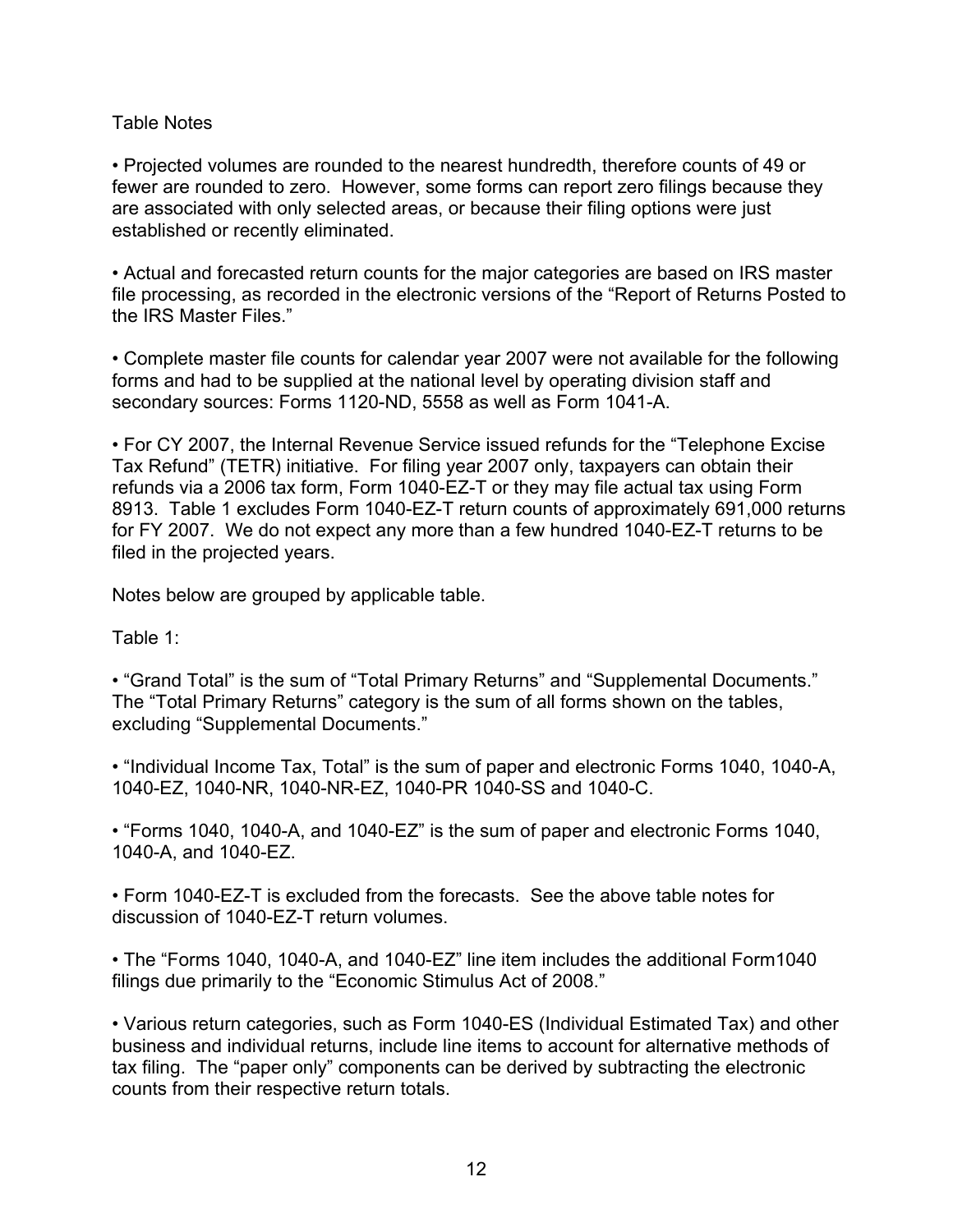• "Fiduciary, Form 1041" includes both paper and electronic Form 1041.

• "Fiduciary Estimated Tax, Form 1041-ES" is the Estimated Income Tax for Estate and Trust.

• "Partnership, Forms 1065/1065-B" includes both paper and electronic Forms 1065 and 1065-B.

• "Corporation Income Tax, Total" includes Forms 1120/1120-A (paper and electronic), 1120-F, 1120-H, 1120-L, 1120-ND, 1120-PC, 1120-SF, 1120-FSC, 1120-REIT, 1120- RIC, and 1120-S (paper and electronic). As a result of the Foreign Sales Corporation (FSC) Repeal and Extraterritorial Income Act of 2000 which repeals provisions in the U.S. Internal Revenue Code relating to taxation of foreign sales corporations, the volume of Forms 1120-FSC is declining with no returns expected after 2008. Also, Form 1120- POL volumes are reported separately under the forms for "Political Organizations." Form 1120-IC-DISC is not included in these corporation projections.

• "Form 1120-C" is the U.S. Income Tax Return for Cooperative Associations. This form replaced Form 990-C starting from CY 2007.

• "Form 2553" is the Election (to file Form 1120-S) by a Small Business Corporation.

• "Form 1066" is the U.S. Real Estate Mortgage Investment Conduit (REMIC) Income Tax Return.

• "Estate" includes Forms 706, 706-NA, 706-GS(D), and 706-GS(T).

• "Gift, Form 709" is the United States Gift (and Generation-Skipping Transfer) Tax Return.

• "Employment Tax, Total" includes paper, magnetic tape and electronic Forms 940, 940- EZ, 940-PR, 941, 941-PR, 941-SS, 943, 943-PR, 943-SS, 944, 945 and CT-1. CT-2 is excluded since the return counts were only available on Non-Master File. There were about 200 CT-2 returns filed in FY 2007.

• "Form 1042" is the Annual Withholding Tax Return for U.S. Source Income of Foreign Persons. This form is assigned to the International area. It is sometimes considered an employment tax return, but listed separately here.

• "Exempt Organization, Total" includes Forms 990 (paper and electronic), 990-EZ (paper and electronic), 990-N (only available electronically starting from CY2008), 990- PF (paper and electronic), 990-T, 4720, and 5227.

• "Form 1041-A" is the U.S. Information Return Trust Accumulation of Charitable Amounts Return.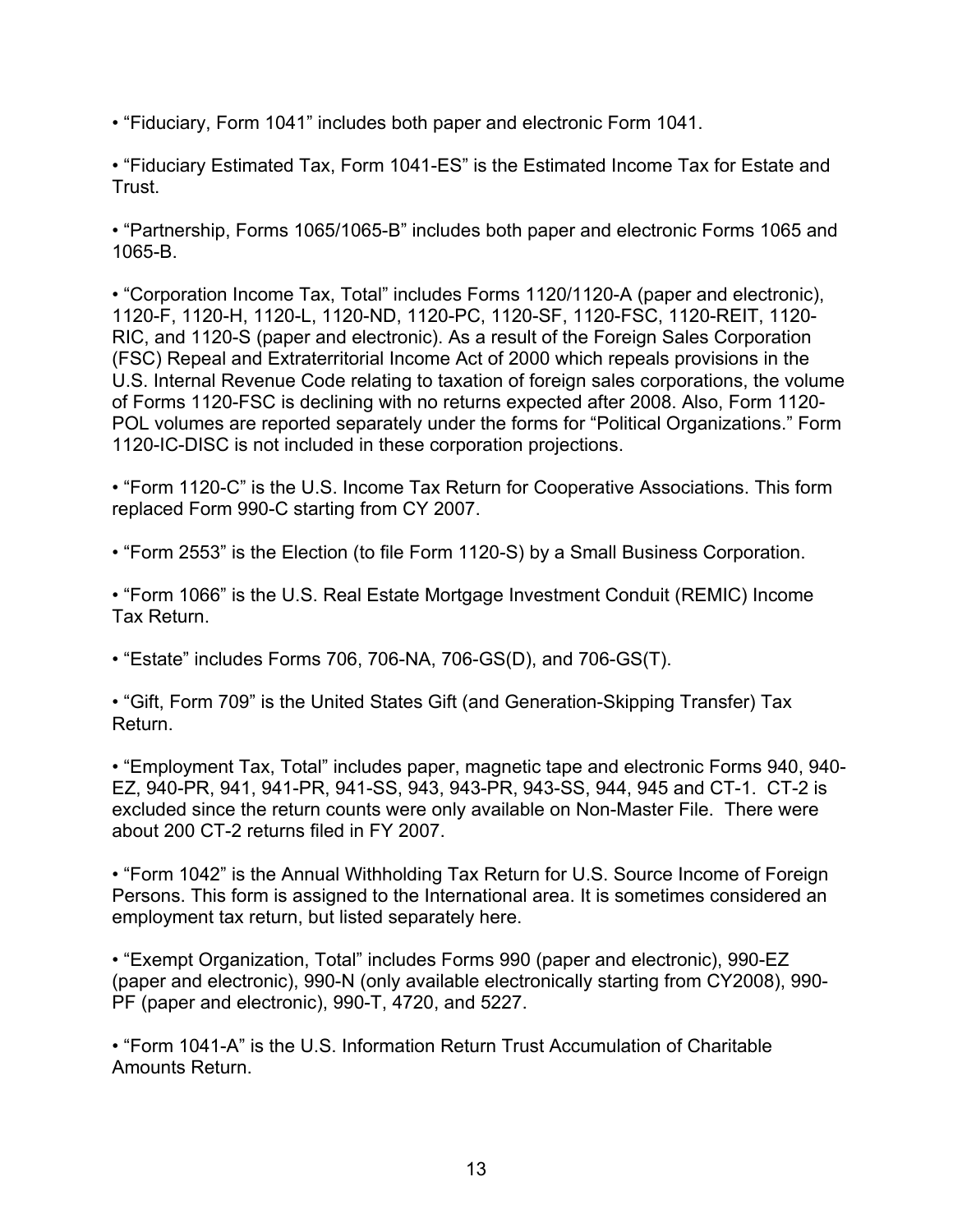- "Government Entities /Bonds" includes Forms 8038, 8038G, 8038GC, 8038T and 8328.
- "Political Organizations" includes both paper and electronic Forms 1120-POL, 8871 and 8872.
- "Excise, Total" includes Forms 11-C, 730, paper and electronic Forms 720, and 2290.
- "Form 5330" is the Return of Excise Taxes Related to Employee Benefit Plans.
- "Form 8752" is the Required Payment or Refund Under Section 7519.

• "Supplemental Documents" consist mainly of applications for extensions of time to file and amended tax returns, which include Forms 1040X, 4868 (both paper and electronic), 1120X, 5558, 7004 (both paper and electronic), and 8868 (both paper and electronic).

#### Table 2:

Individual filers classified as "Small Business/Self Employed" reflect those taxpayers filing a Form 1040 return with a Schedule C, Schedule F, Schedule E and/or Form 2106 attached, or with mailing addresses or forms considered "International". All other individual filers are classified as "Wage and Investment."

In general, corporation filers (Form 1120 series returns including Form 1120S) and partnership filers are classified as "Large and Mid-Sized Business" if their reported total assets are \$10 million or more. Corporation and partnership returns with assets below \$10 million are generally classified as "Small Business/Self Employed." However, there are also some partnership and corporation returns classified as part of the "Tax Exempt/Government Entities" operating division.

Non-profit organizations, pension plan filers, tribal authorities, and governmental units comprise the "Tax Exempt/Government Entities" classification.

 "Employee Plans" returns include paper and electronic Forms 5500, 5500EZ and 5500SF (starting from CY2010) counts by operating division in this table are based primarily upon the IRS master file "BOD indicator." This indicator is a single, point-intime, taxpayer level identifier (in contrast to a return-by-return identifier).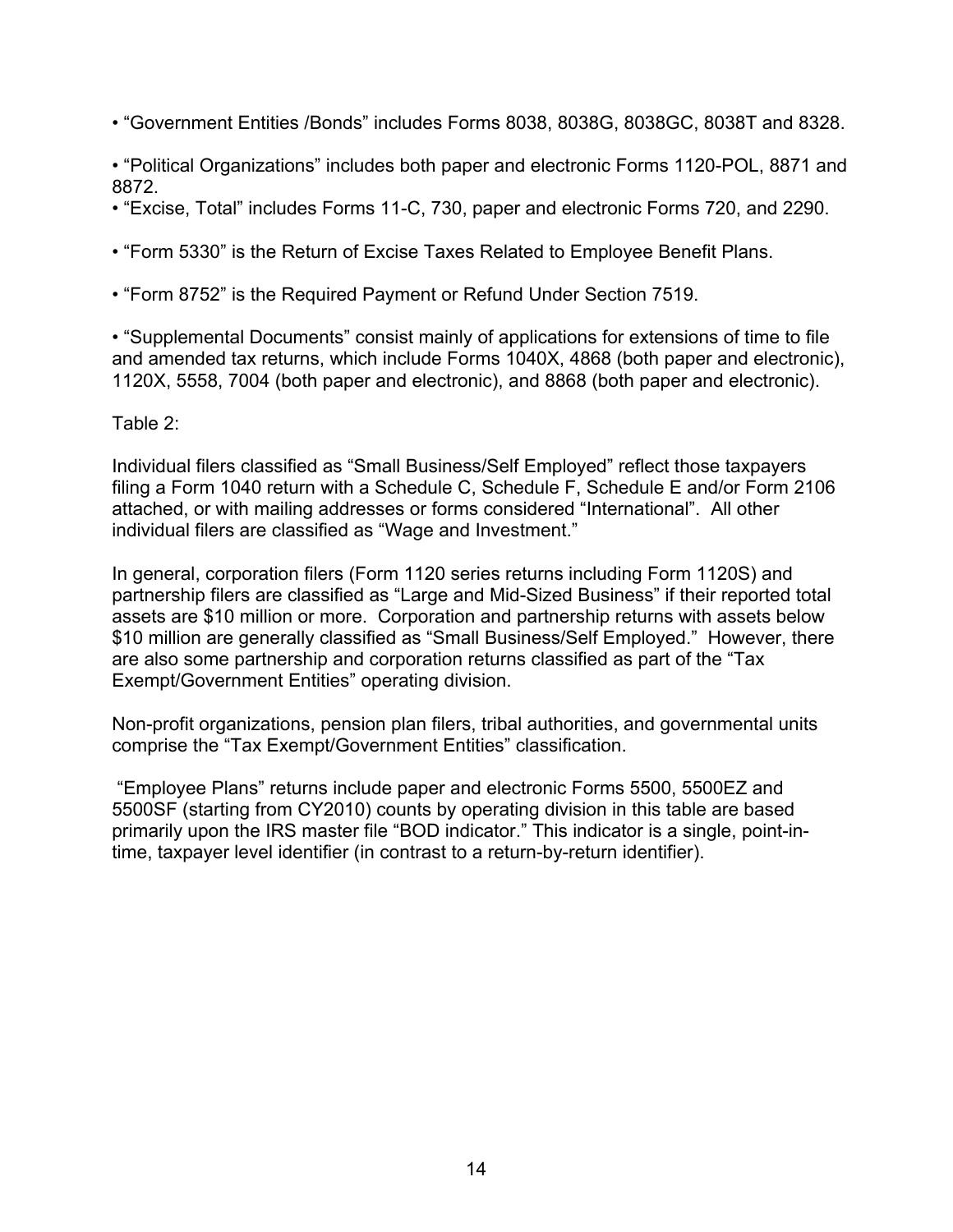#### **Other Projection Documents**

| Title                                                                                                                                | <b>IRS</b><br>Document<br><b>Number</b> | <b>Typical</b><br><b>Updates</b> |
|--------------------------------------------------------------------------------------------------------------------------------------|-----------------------------------------|----------------------------------|
| <b>Calendar Year Return Projections for the</b><br><b>United States and IRS Campuses</b>                                             | 6186                                    | Fall                             |
| <b>Calendar Year Projections of Individual Returns</b><br>by Major Processing Categories                                             | 6187                                    | Spring<br>Fall                   |
| <b>Calendar Year Projections of Information and</b><br><b>Withholding Documents for the United States</b><br><b>And IRS Campuses</b> | 6961                                    | Summer                           |
| <b>Calendar Year Return Projections by State</b>                                                                                     | 6149                                    | Winter                           |

These documents are available electronically as noted inside the front cover. These documents may also be requested

(1) by phone at (202) 874-0607,

 $\overline{a}$ 

(2) by fax at (202) 874-0660, or

(3) by writing to the following address

**Internal Revenue Service Office of Research RAS:R Attn: Chief, Forecasting and Service Analysis 1111 Constitution Avenue, NW, NCA-7111 Washington, D.C. 20224**